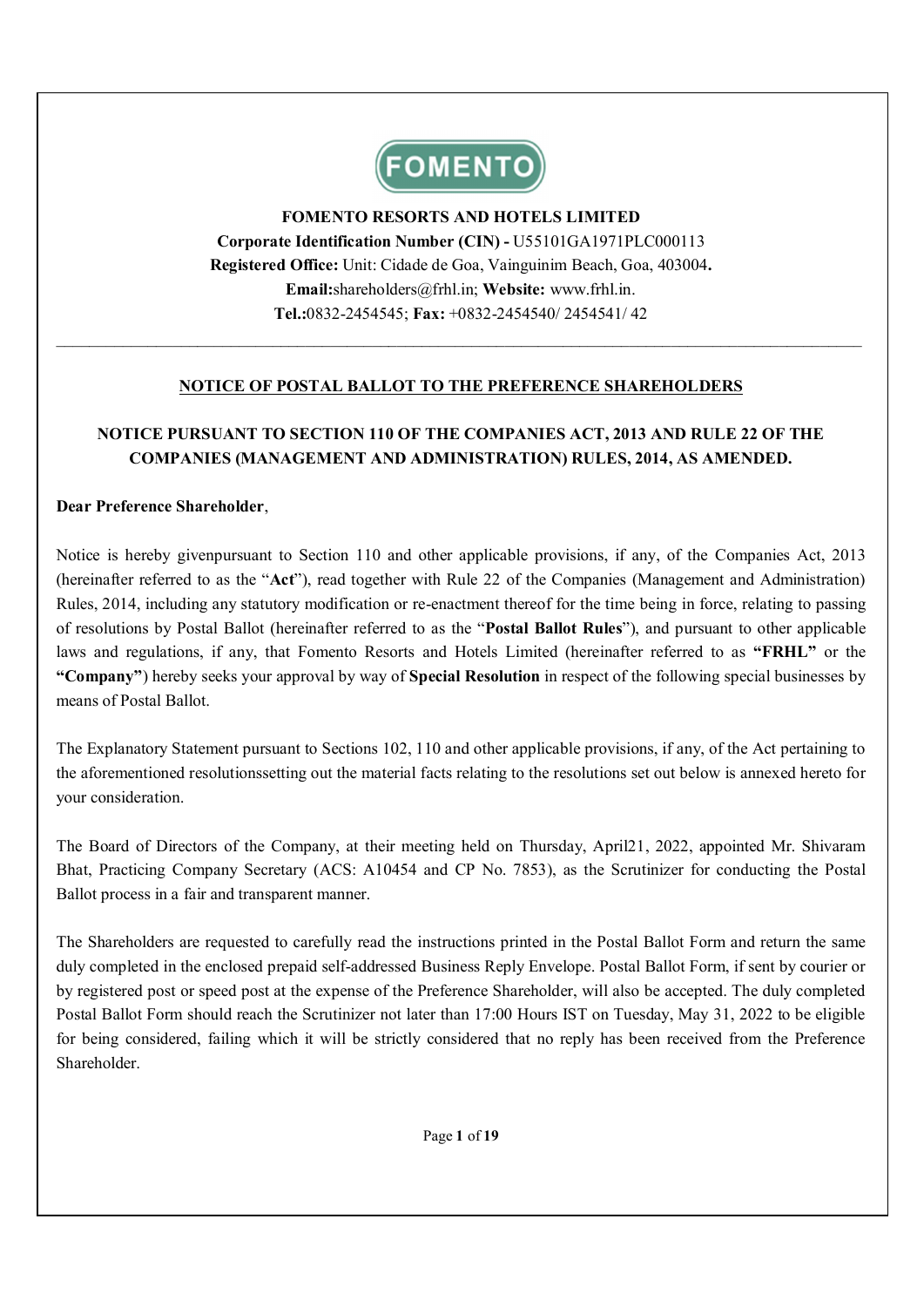After completion of the scrutiny, the Scrutinizer will submit his report to the Chairman, or any other person authorised by the Chairman in writing after verifying the votes casted through Postal Ballot not later than 48 hours from the end of the voting period. The result will be announced by the Chairman of the Company or any other person authorised by the Chairman in writing at the Registered Office of the Company at Cidade de Goa, Vainguinim Beach, Goa, 403004 on submission of the report by the Scrutinizer. The results declared along with scrutiniser's report shall be placed on the Company's website i.e., www.frhl.inafter the declaration of results.

## **SPECIAL BUSINESS:**

### **1. TO APPROVE THE ISSUANCE OF SHARES ON A PREFERENTIAL BASIS**

To consider and if thought fit, to pass with or without modification(s), the following resolution as a Special Resolution:

"**RESOLVED THAT** pursuant to the provisions of Sections 42 read with Section 62(1)(c) and other applicable provisions, if any, of the Companies Act, 2013 (the "**Act**"), the Companies (Prospectus and Allotment of Securities) Rules, 2014, the Companies (Share Capital and Debentures) Rules, 2014 and other applicable rules made thereunder (including any statutory modification(s) or re-enactment(s) thereof for the time being in force) and in accordance with the enabling provisions of the Memorandum of Association and Articles of Association of the Company, and subject to such approvals, consents, permissions and sanctions as may be necessary or required and subject to such conditions as may be imposed or prescribed while granting such approvals, consents, permissions and sanctions, which may be agreed to by the Board of Directors of the Company (hereinafter referred to as the "**Board**" which term shall be deemed to mean and include one or more Committee(s) constituted/ to be constituted by the Board to exercise its powers including the powers conferred by this Resolution), the consent of the Members of the Company be and is hereby accorded to create, issue, offer and allot, 4,81,927 (Four Lakh EightyOne Thousand Nine Hundred and TwentySeven)equity shares at a price of INR 166/- (Indian Rupees One Hundred and SixtySix only) per equity share ("**Preferential Allotment Price**"), aggregating toINR 7,99,99,882/- (Indian Rupees Seven Crore NinetyNine Lakh NinetyNine Thousand Eight Hundred and EightyTwo only) to Mrs. Anju Auduth Timblo and Mr. Auduth M. Timblo (collectively referred to as the "**Promoters**") as per the details listed below, on a preferential basis ("**Preferential Allotment**") on such terms and conditions as may be determined by the Board in accordance with the applicable laws."

| Sr.<br>No. | <b>Name of the Promoter Shareholder</b> | <b>Equity shares to be</b><br>issued<br>(In Nos.) | <b>Issue Price</b><br>$(In\,INR)$ | <b>Consideration</b><br>(In INR) |
|------------|-----------------------------------------|---------------------------------------------------|-----------------------------------|----------------------------------|
|            | Mrs. Anju Auduth Timblo                 | 3,96,363                                          | 166                               | 6,57,96,258                      |
|            | Mr. Auduth M. Timblo                    | 85.564                                            | 166                               | 1,42,03,624                      |

"**RESOLVED FURTHER THAT** without prejudice to the generality of the above resolution, the issue of the equity shares under the Preferential Allotment shall be subject to the following terms and conditions apart from others as prescribed under applicable laws: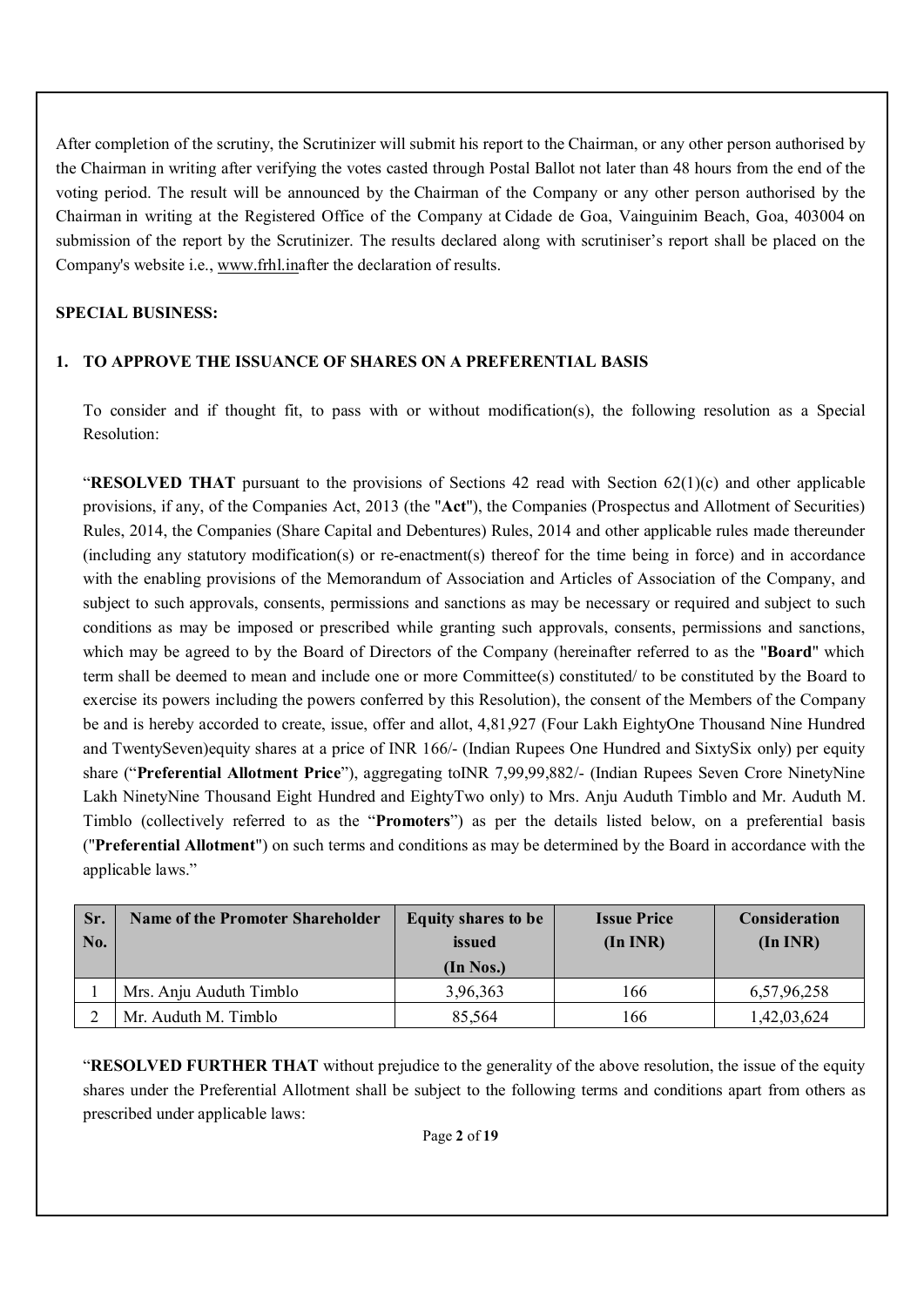- (a) 100% of the Preferential Allotment Price shall be payable at the time of application to the equity shares;
- (b) The equity shares be allotted in dematerialised form;
- (c) The equity shares to be issued and allotted shall be fully paid up and rank pari-passu with the existing equity shares of the Company in all respects (including with respect to dividend and voting powers) from the date of allotment thereof and be subject to the requirements of all applicable laws and shall be subject to the provisions of the Memorandum of Association and Articles of Association of the Company.

"**RESOLVED FURTHER THAT** pursuant to the provisions of the Companies Act, 2013, the name of the Promoters be recorded for the issue of invitation to them for subscribing to the equity shares and a private placement offer letter in Form No. PAS-4 together with an application form be issued to the Promoters inviting them to subscribe to the equity shares, as per the draft tabled at the Meeting of the Board of Directors and duly initialed by the Chairman for the purpose of identification and consent of the Members of the Company is hereby accorded for inviting the Promoters to subscribe to the equity shares."

"**RESOLVED FURTHER THAT** the monies received by the Company from the Promoters for application of the equity shares pursuant to this preferential issue shall be kept by the Company in a separate bank account."

"**RESOLVED FURTHER THAT** for the purpose of giving effect to this Resolution, the Board of Directors of the Company be and are hereby authorised to do all such acts, deeds, matters and things as it may, in its absolute discretion, deem necessary, desirable or expedient, including without limitation, issuing clarifications, resolving all questions of doubt effecting any modification(s) or changes to the foregoing (including modification to the terms of the issue), entering into contract(s), arrangement(s), agreement(s), document(s) (including for appointment of agency(ies), intermediary(ies) and advisors for the Issue) and to authorize all such persons as may be necessary, in connection therewith and incidental thereto as the Board in its absolute discretion shall deem fit without being required to seek any fresh approval of the Members and to settle all questions, difficulties or doubts that may arise in regard to the offer, issue and allotment of the equity shares and utilisation of proceeds of the issue, take all other steps which may be incidental, consequential, relevant or ancillary in this connection and to effect any modification to the foregoing and the decision of the Board shall be final and conclusive."

"**RESOLVED FURTHER THAT** the Board of Directors of the Company be and are hereby severally authorised to make necessary filings with the Regulatory Authorities and execution of any documents on behalf of the Company and to represent the Company before any governmental authorities and to appoint Consultants, Professional Advisors and Legal Advisors to give effect to the aforesaid resolution."

### **2. TO APPROVE THE REDUCTION OF EQUITY SHARE CAPITAL OF THE COMPANY**

To consider and if thought fit, to pass with or without modification(s), the following resolution as a **Special Resolution:**

"**RESOLVED THAT** pursuant to Section 66 and other applicable provisions of the Companies Act, 2013 (including any statutory modification(s) or re-enactment thereof for the time being in force) and the rules made thereunder and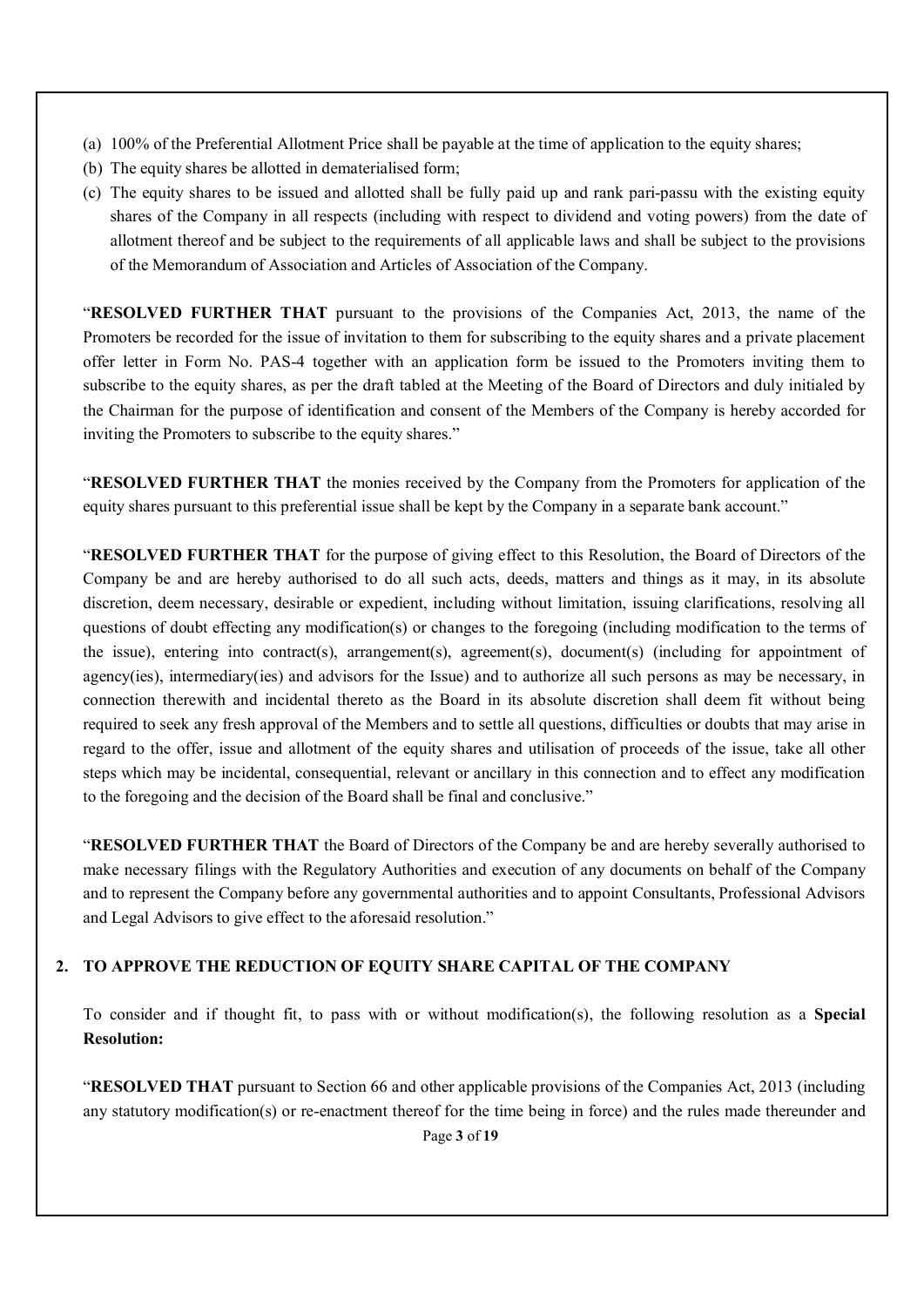specifically the National Company Law Tribunal (Procedure for Reduction of Share Capital of Company) Rules, 2016 (the "**Act**"), read with Articles of Association of the Company and subject to (a) the approval of the equity shareholders and preference shareholder of the Company by way of Special Resolution through Postal Ballot for issuance of 4,81,927 (Four Lakh Eighty One Thousand Nine Hundred and Twenty Seven) equity shares to Mrs. Anju Auduth Timblo and Mr. Auduth M. Timblo through preferential issue; (b) confirmation by the Hon'ble National Company Law Tribunal ("**NCLT**"); and (c) such other approvals as may be required, and terms and conditions and modifications, if any, as may be prescribed by the NCLT and any other appropriate authority, as may be required or prescribed by such appropriate authority while granting approval or confirmation, and which may be agreed to by the Board of Directors of the Company, the consent of the members of the Company be and is hereby accorded to reduce the issued, subscribed and paid-up equity share capital of the Company from INR 29,07,08,630/- (Indian Rupees Twenty Nine Crore Seven Lakh Eight Thousand Six Hundred and Thirty only) consisting of 2,90,70,863 (Two Crore Ninety Lakh Seventy Thousand Eight Hundred and Sixty Three) equity shares of face value INR 10/- (Indian Rupees Ten only) each to INR 28,54,56,870/- (Indian Rupees Twenty Eight Crore Fifty Four Lakh Fifty Six Thousand Eight Hundred and Seventy only) consisting of 2,85,45,687 (Two Crore Eighty Five Lakh Forty Five Thousand Six Hundred and Eighty Seven) equity shares of face value INR 10/- (Indian Rupees Ten only) each by cancelling and extinguishing, in aggregate, 1.81% (One point Eight One per cent.) of the total issued, subscribed and paid-up equity share capital of the Company, comprising 5,25,176 (Five Lakh Twenty Five Thousand One Hundred and Seventy Six) equity shares of face value INR 10/- (Indian Rupees Ten only) each, held by the Non-Promoter Shareholders of the Company i.e. the holders of the equity shares of the Company other than the Promoter Shareholders of the Company (the "**Non Promoter Shareholders**") to provide them with an exit opportunity (the "**Capital Reduction**")."

**"RESOLVED FURTHER THAT** upon the Capital Reduction being confirmed by the NCLT and becoming effective and operative, and/ or the receipt of such other approvals as may be required, the Non-Promoter Shareholders of the Company, as on the "Record Date" (as defined below), shall be paid, for the equity shares held by them and, which are extinguished, a sum of INR 166/- (Indian Rupees One Hundred and Sixty Six only) per equity share, being the fair value of the equity shares of the Company determined on the basis of a valuation report issued by Desai Haribhakti & Co, Chartered Accountants, ICAI Firm Registration No. 323806E and as confirmed in the fairness opinion issued by Keynote Financial Services Limited, a SEBI registered Category- I Merchant Banker holding SEBI registration Number INM000003606"

"**RESOLVED FURTHER THAT** after the Capital Reduction is confirmed by the NCLT, the Board shall fix a record date for the purpose of determining the names of the registered and beneficial holders of the shares (the **"Record Date"**)"

**"RESOLVED FURTHER THAT** upon the Capital Reduction being confirmed by the NCLT and becoming effective and operative, without any further act or deed by the equity shareholders (including but not limited to surrendering of share certificates with transfer forms and/ or sending appropriate instructions to the depository participants), 5,25,176 (Five Lakh Twenty Five Thousand One Hundred and Seventy Six) equity shares of face value INR 10/- (Indian Rupees Ten only) each held by the Non-Promoter Shareholders shall stand cancelled and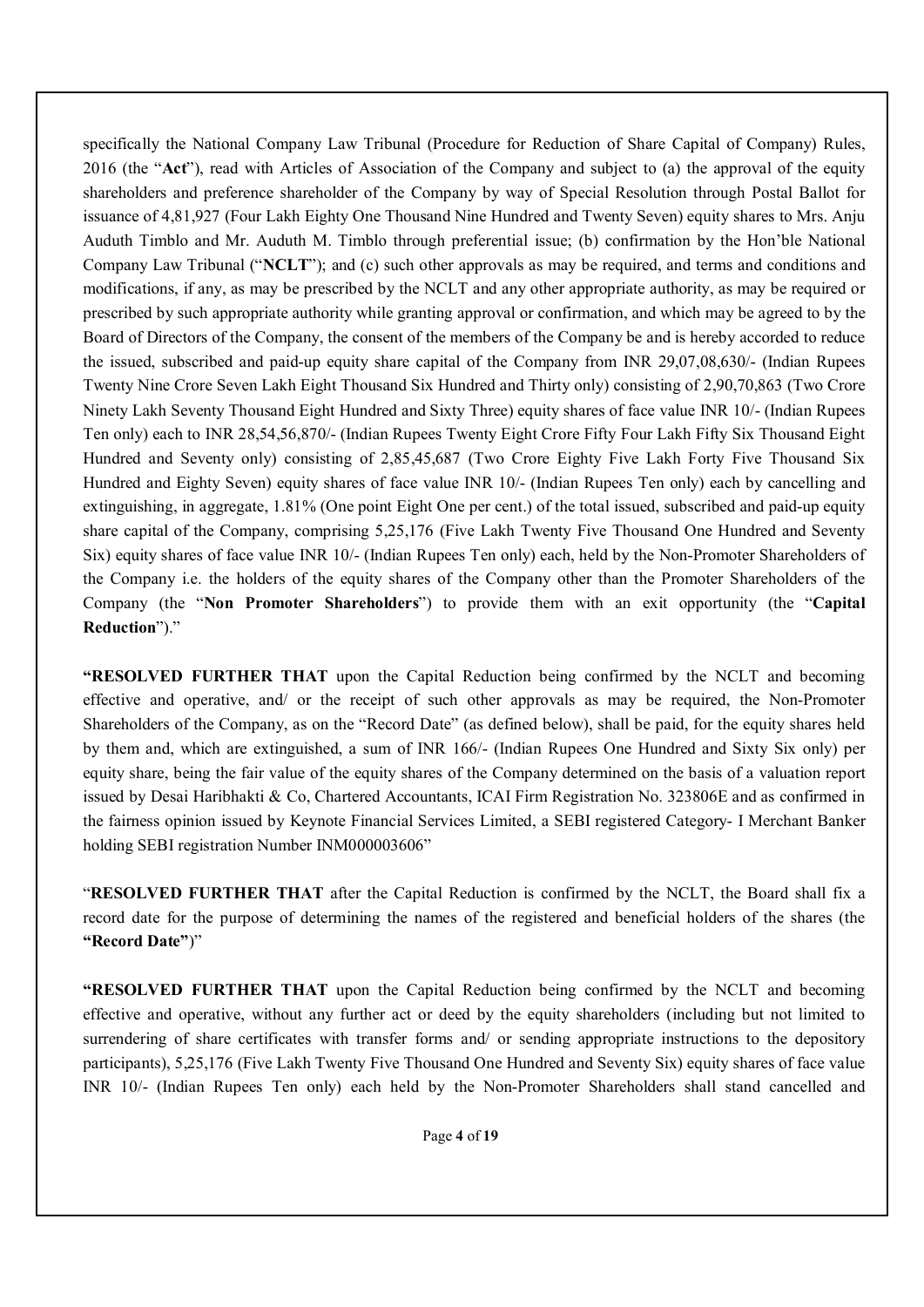extinguished and rendered invalid and as a result thereof the issued, subscribed and paid–up share capital of the Company shall also stand reduced to the extent of the Face value of the equity shares so extinguished."

**"RESOLVED FURTHER THAT** the payment of consideration to the abovementioned Non-Promoter Shareholders shall be made within such number of days of the Record Date (as shall be decided by the Board) and subject to such approvals, if any, as may be required under the applicable law(s) or as may be directed by the NCLT, on the Capital Reduction becoming effective. All such payments will be made by electronic transfer of funds, cheque, pay order/ warrant or demand draft, NEFT/RTGS/IMPS/NACH/Direct Credit (as the case maybe), after deduction of appropriate tax at source by the Company, if required"

**"RESOLVED FURTHER THAT** the Board of Directors of the Company be and are hereby authorised to take all necessary steps and do all such acts, deeds, matters and things, as it may, in its absolute discretion, deem necessary, expedient, usual or proper, in the best interest of the Company and its members for the purpose of giving effect to the Capital Reduction, including any directions for settling any question or doubt or difficulty whatsoever that may arise, or to any modification thereof, and as the Board may in its absolute discretion deem fit and proper in the best interest of the Company without being required to seek any further consent or approval of the members or otherwise, (including but not limited to):

- 1. To verify, sign, deal, swear, affirm, declare, deliver, execute, make, enter into, acknowledge, record and perfect all deeds, declarations, instruments, affidavits, applications, petitions, objections, notices and writings whatsoever as may be usual, necessary, proper or expedient and all type of documents, petitions, affidavits and applications in relation to the matter aforesaid.
- 2. To accept services of notices or other processes which may from time to time be issued in connection with the matter aforesaid.
- 3. To produce all documents or other evidence in connection with the matters aforesaid and all and any of other proceedings incidental thereto or arising thereat.
- 4. To make, prepare and submit any applications, petitions and appeals before the NCLT, National Company Law Appellate Tribunal ("**NCLAT**") and/ or any Court of competent jurisdiction including the Supreme Court, Tribunal, or all relevant authorities and respond to the appropriate authorities and receive summons by such appropriate authorities.
- 5. To file applications/ petitions, and affidavits and/ or other legal documents with NCLT, NCLAT and/ or any Court of competent jurisdiction including the Supreme Court, Tribunal, or all relevant authorities, as may be required for confirmation of the Capital Reduction by such authorities, and/or any other regulatory authorities for obtaining their approval.
- 6. To engage Advocates, Counsels and any other Consultants, Advisors, declare and file all pleadings, reports, and sign and issue vakalatnamas, public advertisements and notices; in connection with the matters aforesaid.

Page **5** of **19**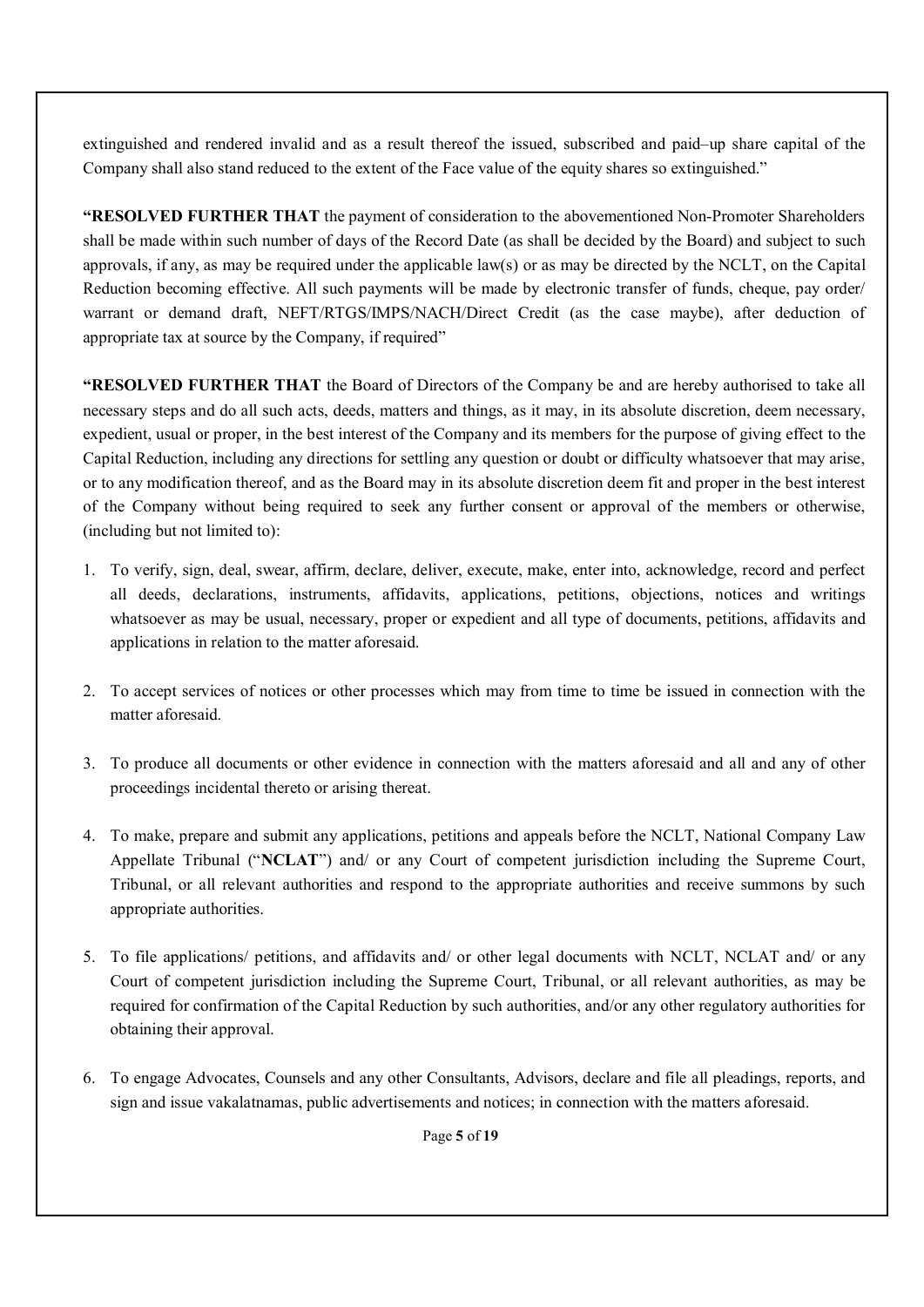- 7. To make any alterations/ changes, modification or amendments in the application/ petition as may be expedient or necessary, including any alteration, modification or amendment required to be made for complying with the requirements or conditions imposed by the NCLT and/or any other appropriate authorities, if any.
- 8. To prepare interim financial statements along with relevant annexures, schedules and other necessary supportings which will be certified by the Management of the Company and passing such accounting entries and/or making such other adjustments in the books of accounts, as are considered necessary to give effect to the above resolution.
- 9. To deposit the monies to be paid to the Non-Promoter Shareholders in lieu of the cancellation and extinguishment of the equity shares of the Company held by such Non-Promoter Shareholders pursuant to the Capital Reduction in a Special Bank account to be opened with a Bank in this regard.
- 10. To discharge the payment due to the Non-Promoter Shareholders of the Company in lieu of the cancellation and extinguishment of the equity shares of the Company held by such Non-Promoter Shareholders pursuant to the Capital Reduction, in accordance with applicable laws, by payment through cheque, pay order/warrant or demand draft, NEFT/RTGS/IMPS/Direct Credit, after deduction of appropriate tax at source by the Company, if required.
- 11. To call for the bank account details of the Shareholders of the Company for discharging consideration.
- 12. To provide necessary declaration/ certificates in relation to Capital Reduction capturing the true and factual aspects of the Company.
- 13. To comply with all the necessary formalities, compliances and disclosures in this regard and to file the necessary forms or documents with the relevant authorities, including the Registrar of Companies and the Regional Director.
- 14. To authenticate all the necessary documents as "certified copies" or in any other manner as may be required, including affixing the Common Seal of the Company on any documents in connection with the above resolution.
- 15. To do all such acts, deeds, matters and things as may be deemed necessary, expedient, usual or proper and to settle any question or difficulty that may arise; and
- 16. To delegate any or all the powers conferred upon it by this resolution to any Committee of Directors, any Director(s), and/ or Officer(s) of the Company"

By Order of the Board of Directors **Fomento Resorts and Hotels Limited**

**Place:** Goa Asmeeta Matondkar **Dated:** April 21, 2022 Company Secretary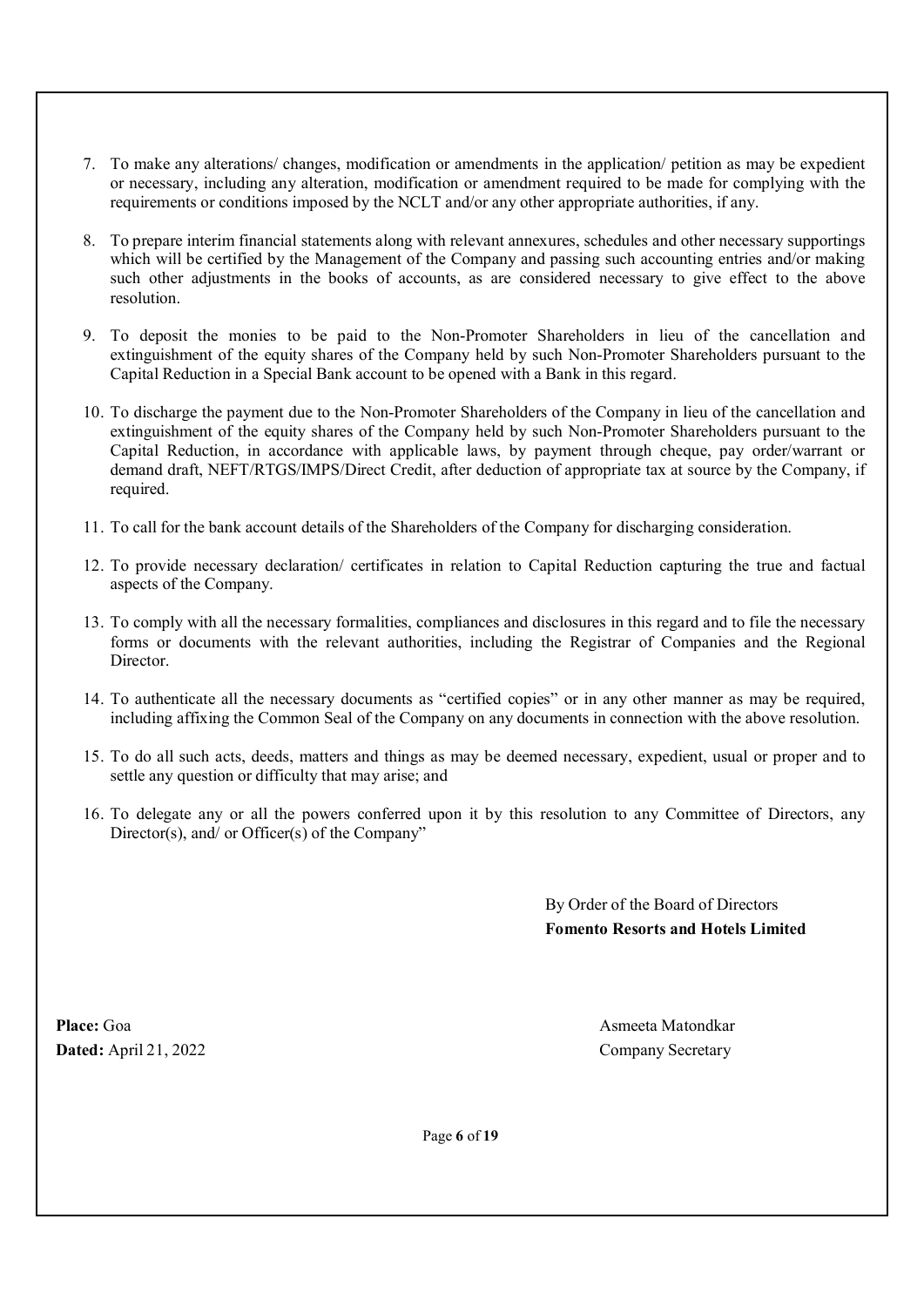#### **Notes and Instructions:**

- 1. The Explanatory Statement pursuant to the provisions of Section 102 of the Companies Act, 2013 ("Act") read together with Rule 20 and Rule 22 of the Companies (Management and Administration) Rules, 2014 and other applicable provisions, setting out the material facts relating to the proposed resolutions and the reasons thereof are annexed hereto and forms part of this Postal Ballot Notice.
- 2. All the relevant documents referred to in the Notice are open for inspection at the Registered Office of the Company, on all working days, except Saturdays, Sundays and public holidays, between 3:00 P.M. (IST) to 5:00 P.M. (IST) from the date of circulation of the Notice up to the date of closure of voting period and the date for receipt of Postal Ballot forms.
- 3. The Postal Ballot Notice is being sent to the Preference Shareholder whose names appear in the Register of Members/ List of Beneficial Owners as on Friday, April 15, 2022 (hereinafter referred to as the "**Cut-off Date**"). The Postal Ballot Notice is being sent in electronic form to the email addresses registered with their Depository Participants (in case of electronic shareholding)/ the Company's Registrar and Share Transfer Agents (in case of physical shareholding). If the email ID is not registered, physical copies of the Postal Ballot Notice is being sent by permitted mode along with a postage‑prepaid self‑addressed Business Reply Envelope. The Postal Ballot Notice is also available on the Company's website i.e., www.frhl.in.
- 4. The voting rights of the Preference Shareholder shall be in proportion to their shares of the paid-up preference share capital as on the Cut-off Date which will only be considered to avail the facility of Postal Ballot.
- 5. Only the Preference Shareholder whose name is appearing in the Register of Members/ List of Beneficial Owners as on the Cut-off Date shall be eligible for casting their votes through Postal Ballot.
- 6. The Preference Shareholder is requested to carefully read the instructions printed in the Postal Ballot Form and return the Form duly completed and signed, in the enclosed pre-paid self-addressed Business Reply Envelope to the Scrutinizer, so that it reaches the Scrutinizer not later than close of working hours i.e., 05:00 P.M. (IST) on Tuesday, May 31, 2022. Envelopes containing Postal Ballots, if sent by courier or registered post or speed post at the expense of the Preference Shareholder, will also be accepted. Any Postal Ballot received after 05:00 P.M. (IST) on Tuesday, May 31, 2022 will be considered invalid.
- 7. In case the Preference Shareholder is desirous of obtaining a printed Postal Ballot Form or a duplicate, he or she may send an e‑mail to investor@bigshareonline.com. The Registrar and Transfer Agent shall forward the same along with postage‑prepaid self‑addressed Business Reply Envelope to the Preference Shareholder. A Preference Shareholder cannot exercise his vote by proxy on Postal Ballot.
- 8. The Board of Directors at their meeting held on Thursday, April12, 2022 appointed Mr. Shivaram Bhat, Practicing Company Secretary (ACS: 10454 and CP No. 7853) as the Scrutinizer for conducting the Postal Ballot process in a fair and transparent manner and to receive and scrutinise the completed ballot papers from the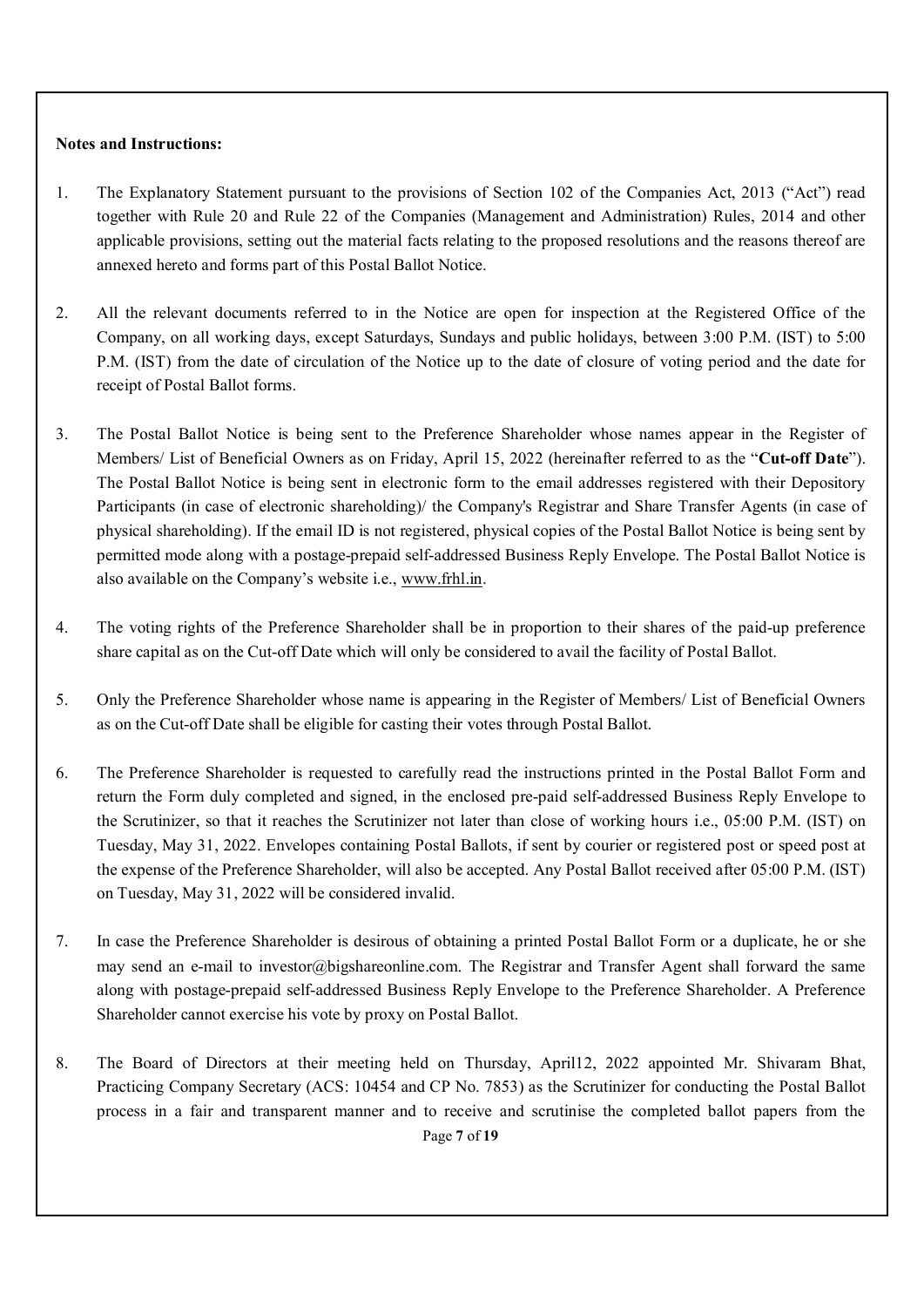Preference Shareholder, if dispatched. Mr. Shivaram Bhat has given his consent to act as the scrutinizer and be available for the purpose of ascertaining the requisite majority.

- 9. Upon the completion of scrutiny of the votes, the Scrutinizer will submit his report to the Chairman, or any other person authorised by Chairman in writing who shall countersign the same and declare the result of the voting forthwith and the result of the Postal Ballot shall be declared on or before 05:00 P.M. (IST) on Thursday, June 2, 2022. The Scrutinizer's decision on the validity of votes casted through Postal Ballot will be final.
- 10. The Results declared along with the Scrutinizer's Report shall be placed on the Company's website www.frhl.in immediately after the result is declared by the Chairman or any other person authorised by Chairman in writing. The results shall also be displayed at the Registered Office of the Company.
- 11. The Resolutions, if passed by the requisite majority through Postal Ballot, will be deemed to have been passed on the last date specified for receipt of Postal Ballot Formi.e., Tuesday, May 31, 2022. Further, resolution passed by the Preference Shareholder through Postal Ballot is deemed to have been passed effectively at a general meeting.
- 12. Institutional Shareholders/Corporate Members (i.e. other than individuals, HUF, NRI, etc.) are requested to upload their Board Resolution/Power of Attorney/ Authority Letter by clicking on 'Upload Board Resolution/Authority Letter' displayed under 'e-Voting' tab on the screen or send a scanned copy (PDF/ JPG Format) of the relevant Board Resolution/Authority letter, etc. with attested specimen signature of the duly authorised signatory(ies) who are authorised to vote, to the Scrutinizer by e-mail to cs.sbhat $(\partial g$ mail.com.
- 13. Preference Shareholder may download the Notice from the Company's website at www.frhl.in.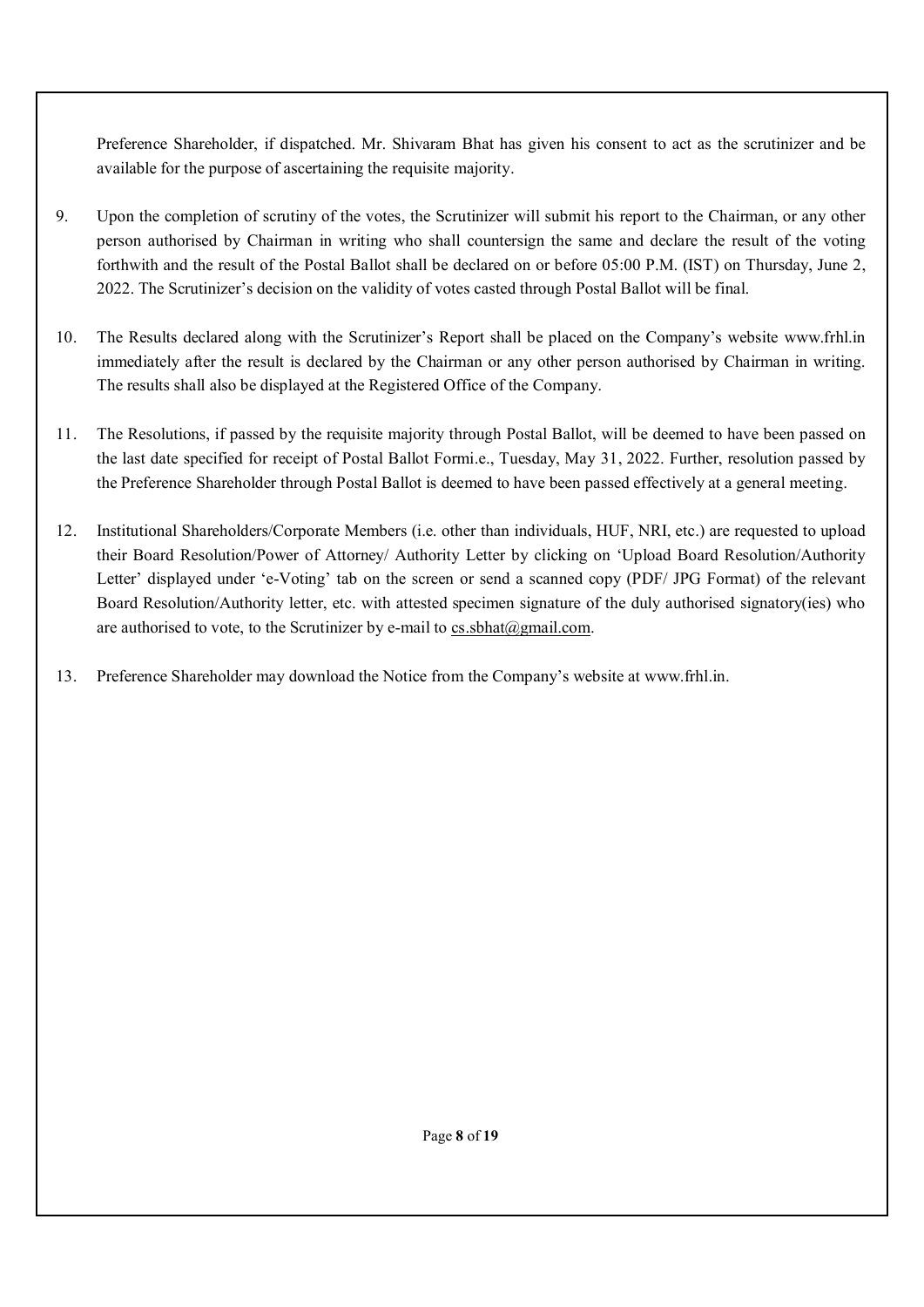## **EXPLANATORY STATEMENT PURSUANT TO SECTION 102 OF THE COMPANIES ACT, 2013 ("ACT")**

## **ITEM NO 1: ISSUANCE OF SHARES ON A PREFERENTIAL BASIS**

The Board of Directors of the Company at their meeting held on Thursday, April 21, 2022 had, subject to the approval of the Equity Shareholders and the Preference Shareholders of the Company and such other approvals as may be required, approved the issue of 4,81,927 (Four Lakh Eighty One Thousand Nine Hundred and Twenty Seven) equity shares to Mrs. Anju Auduth Timblo and Mr. Auduth M. Timblo (collectively referred to as the "**Promoters**") on a preferential basis. The issuance of equity shares is proposed undertaking renovation and upgradation of Cidade de Goa and to meet the corporate and working capital requirement of the Company.

The proposed issue and allotment of equity shares on a preferential basis shall be governed by the applicable provisions of the Companies Act, 2013 read with the applicable provisions of the rules made there under. Further, in terms of Rule 13 of the Companies (Share Capital and Debentures) Rules, 2014 and Rule 14 of the Companies (Prospectus and Allotment of Securities) Rules, 2014, certain disclosures are required to be made to the Members of the Company which forms part of this Explanatory Statement to the Notice.

The consent of the shareholders is being sought by a Special Resolution to enable the Board to issue equity shares on a preferential basis in accordance with the provisions of the Companies Act, 2013 and the rules made there under and any other applicable laws.

Pursuant to Rule 13 of the Companies (Share Capital and Debentures) Rules, 2014 and Rule 14 of the Companies (Prospectus and Allotment of Securities) Rules, 2014 the material facts and information concerned with and relevant to the issue of such shares to enable the shareholders understand the meaning, scope and implications of the items of business and to take decision thereon are listed herein below:

| Sr.          | <b>Particulars</b>                       | <b>Terms</b>                                                                                                                                                                                                                                                                                                                                                                                                  |
|--------------|------------------------------------------|---------------------------------------------------------------------------------------------------------------------------------------------------------------------------------------------------------------------------------------------------------------------------------------------------------------------------------------------------------------------------------------------------------------|
| No.          |                                          |                                                                                                                                                                                                                                                                                                                                                                                                               |
| $\mathbf{1}$ | Objects of the Issue                     | The members are informed that the object of the issue of the equity shares by<br>way of the proposed preferential offer is raising of INR 7,99,99,882/- (Indian<br>Rupees Seven Crore Ninety Nine Lakh Ninety Nine Thousand Eight<br>Hundred and Eighty Two only) for undertaking renovation and upgradation<br>of Cidade de Goa and to meet the corporate and working capital requirement<br>of the Company. |
| 2            | Total number of shares to be<br>allotted | 4,81,927 (Four Lakh Eighty One Thousand Nine Hundred and Twenty<br>Seven) equity shares of face value of INR 10/- (Indian Rupees Ten only)<br>each                                                                                                                                                                                                                                                            |
| 3            | Particulars of the offer including       | 4,81,927<br>(Four Lakh Eighty One Thousand Nine Hundred and Twenty<br>Page 9 of 19                                                                                                                                                                                                                                                                                                                            |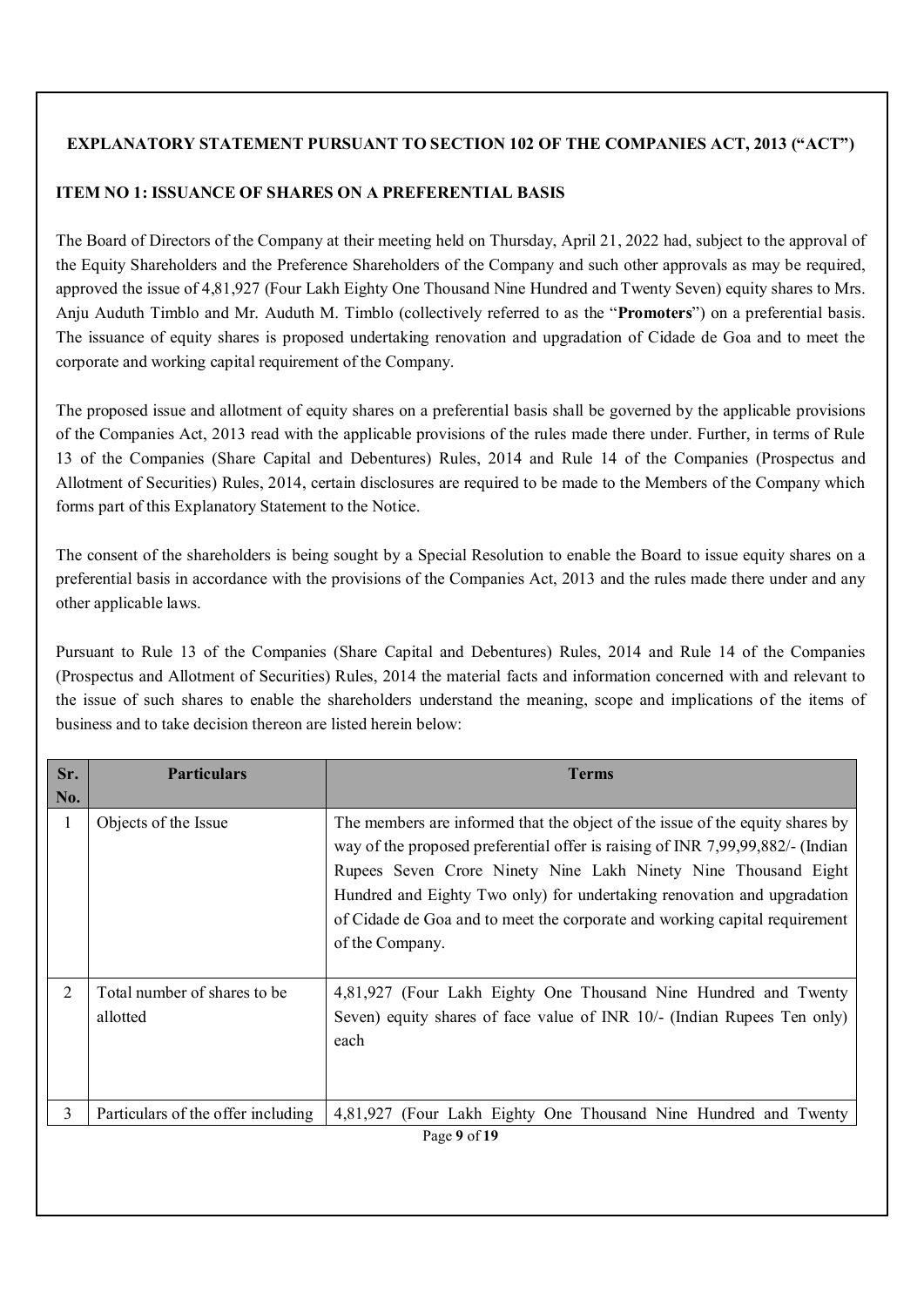| Sr.<br>No.     | <b>Particulars</b>                                                                                                       | <b>Terms</b>                                                                                                                                                                                                                                                                                                                                                                                                                                                                                                                                                                                                                                                                                                                                     |
|----------------|--------------------------------------------------------------------------------------------------------------------------|--------------------------------------------------------------------------------------------------------------------------------------------------------------------------------------------------------------------------------------------------------------------------------------------------------------------------------------------------------------------------------------------------------------------------------------------------------------------------------------------------------------------------------------------------------------------------------------------------------------------------------------------------------------------------------------------------------------------------------------------------|
|                | date of passing of Board<br>resolution                                                                                   | Seven) equity shares having a face value of INR 10/- (Indian Rupees Ten<br>only) each at a premium of INR 156/- (Indian Rupees One Hundred and<br>Fifty Six only) per equity share aggregating to INR 7,99,99,882/- (Indian<br>Rupees Seven Crore Ninety Nine Lakh Ninety-Nine Thousand Eight<br>Hundred and Eighty Two only) to be issued or any other terms and<br>conditions as may be agreed between the Company and the Promoter.<br>Date of board resolution wherein board approved the proposal:<br>Thursday, April 21, 2022                                                                                                                                                                                                              |
| $\overline{4}$ | Kind of securities offered and<br>the price at which security is<br>being offered                                        | Kind of Security: 4,81,927 (Four Lakh Eighty One Thousand Nine Hundred<br>and Twenty Seven) equity shares of Rs. 10 each<br><b>Offer price of Security:</b> INR 166/- (Indian Rupees One Hundred and Sixty<br>Six Only) per equity share including premium of Rs. 156/- (Indian Rupees<br>One Hundred and Fifty Six only) per equity share                                                                                                                                                                                                                                                                                                                                                                                                       |
| 5              | Basis or justification for the<br>price (including premium, if<br>any) at which the offer or<br>invitation is being made | The equity shares are being issued at INR 166/- (Indian Rupees One<br>Hundred and Sixty Six Only) including the premium of INR 156/- (Indian<br>Rupees One Hundred and Fifty Six only) based on the valuation report dated<br>Thursday, April 21, 2022 issued by Desai Haribhakti & Co, Chartered<br>Accountants, ICAI Firm Registration No. 323806E.<br>Further, the issuance price of INR 166/- (Indian Rupees One Hundred and<br>Sixty Six only) is not less than the fair market value of equity shares as per<br>the valuation report dated Thursday, April 21, 2022 issued by Jayeshkumar<br>Parasmal Shah, IBBI/RV/07/2020/13066, the Registered Valuer. The same<br>has been approved by the Board of Directors in their meeting held on |
| 6              | Name and address of the valuer<br>who performed valuation                                                                | Thursday, April 21, 2022<br><b>Registered Valuer:</b><br>Mr. Jayeshkumar Parasmal Shah, IBBI/RV/07/2020/13066, Registered<br>Valuer<br>Address of the Valuer: B-2, 401, Kutchi Sarvodaya Nagar, Nr. Assissi<br>Nagar, P L Lokhande Marg, Chembur, Mumbai Suburban - 400043<br><b>Independent Valuer:</b><br>Desai Haribhakti & Co, Chartered Accountants, ICAI Firm Registration No.<br>323806E<br>Page 10 of 19                                                                                                                                                                                                                                                                                                                                 |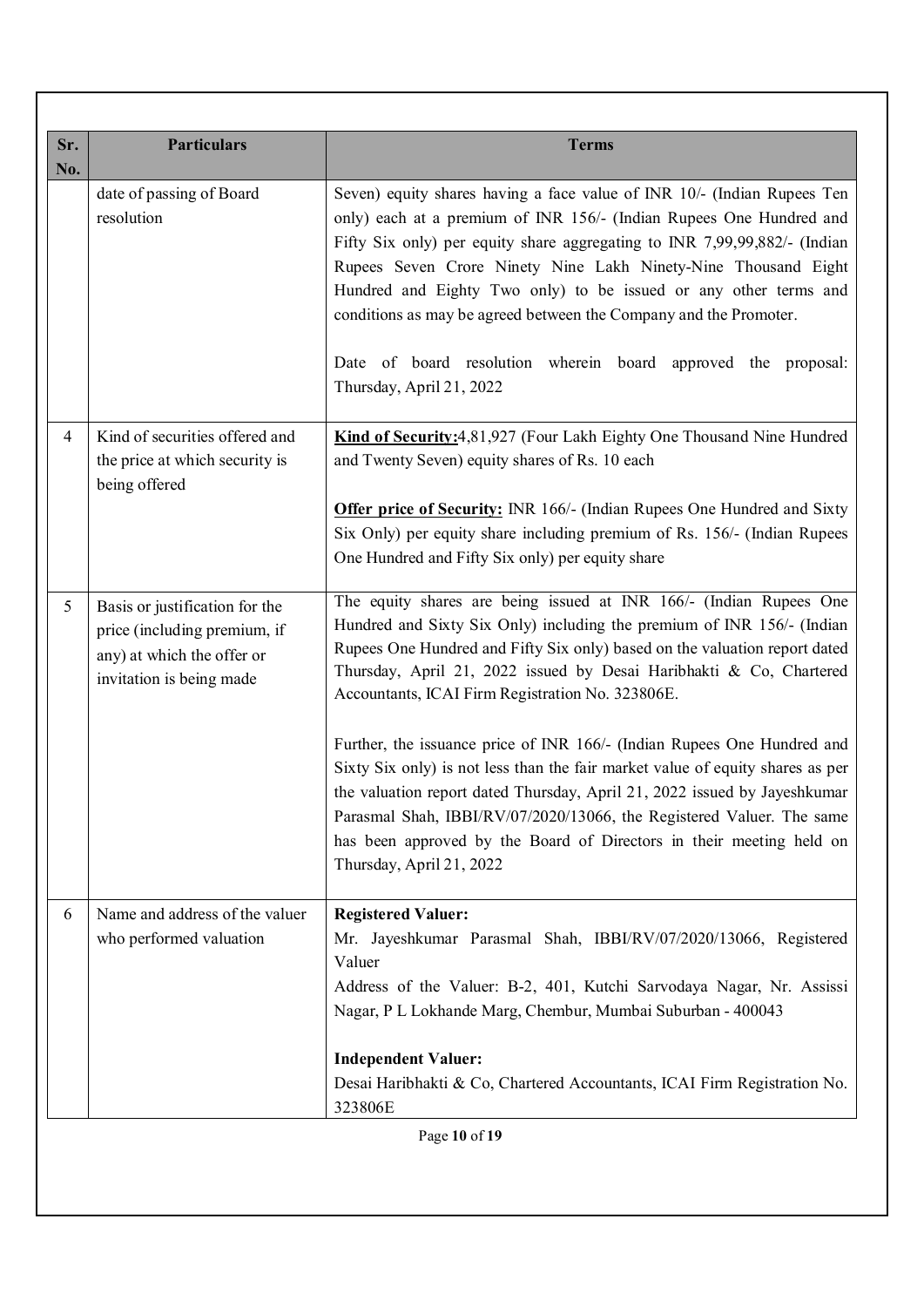| <b>Particulars</b>                                                                                                                 | <b>Terms</b>                                                                                                                                                                                                                                                                                                                                                                                                                                     |
|------------------------------------------------------------------------------------------------------------------------------------|--------------------------------------------------------------------------------------------------------------------------------------------------------------------------------------------------------------------------------------------------------------------------------------------------------------------------------------------------------------------------------------------------------------------------------------------------|
|                                                                                                                                    | Address of the Valuer: Constantia, 7 <sup>th</sup> Floor, B-Wing 11, Dr. U N<br>Brahmachari Street, Kolkata - 700 017                                                                                                                                                                                                                                                                                                                            |
| Amount which the Company<br>intends to raise by way of such<br>securities                                                          | The Company intends to raise an amount aggregating to INR 7,99,99,882/-<br>(Indian Rupees Seven Crore Ninety Nine Lakh Ninety Nine Thousand Eight<br>Hundred and Eighty Two only) by issue of 4,81,927 (Four Lakh Eighty One<br>Thousand Nine Hundred and Twenty Seven) equity shares of face value INR<br>10/- (Indian Rupees Ten only) each                                                                                                    |
| Proposed time schedule                                                                                                             | Date of Opening Offer: A date next to the date of issue of the private<br>placement offer cum application letter                                                                                                                                                                                                                                                                                                                                 |
|                                                                                                                                    | Date of closure of offer: The private placement offer cum application letter<br>shall be valid for a period of maximum 30 days from the date of its issuance.                                                                                                                                                                                                                                                                                    |
| Contribution being made by the<br>Promoters or Directors either as<br>part of the offer or separately in<br>furtherance of objects | The equity shares shall be offered to Mrs. Anju Auduth Timblo and Mr.<br>Auduth M. Timblo who are the Promoters of the Company. The Promoters<br>have indicated their intention to subscribe to the Preferential Allotment.<br>Other than as mentioned hereinabove, no Promoter & Promoter Group of the<br>Company, Director and the Key Management Personnel intend to subscribe<br>to the offer of equity shares under this Preferential Issue |
| Principle terms of assets being                                                                                                    | Not applicable                                                                                                                                                                                                                                                                                                                                                                                                                                   |
| Price band at/within which the $ $ Please refer to point (3) above<br>allotment is proposed                                        |                                                                                                                                                                                                                                                                                                                                                                                                                                                  |
| Relevant date with reference to<br>which the price has been arrived<br>at                                                          | 31st March 2022                                                                                                                                                                                                                                                                                                                                                                                                                                  |
| Class or classes of persons to<br>whom the allotment is proposed<br>to be made                                                     | Promoter                                                                                                                                                                                                                                                                                                                                                                                                                                         |
| of<br>Intention<br>Promoters/<br>Directors/<br>Managerial<br>Key<br>Personnel to subscribe to the<br>offer                         | Please refer to point (9) above                                                                                                                                                                                                                                                                                                                                                                                                                  |
|                                                                                                                                    | charged as securities                                                                                                                                                                                                                                                                                                                                                                                                                            |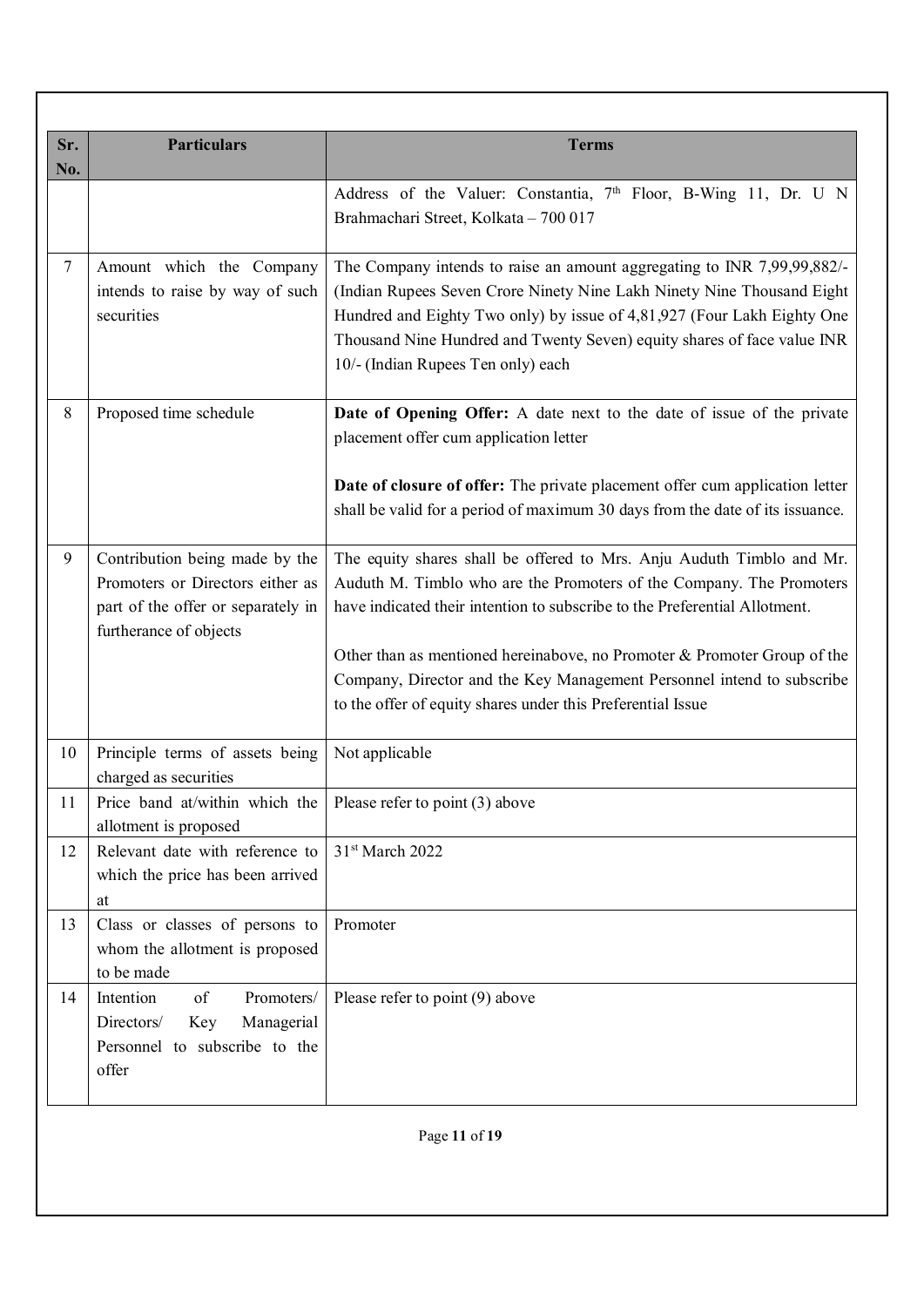| Sr. | <b>Particulars</b>                | <b>Terms</b>   |                                                                                |                     |  |
|-----|-----------------------------------|----------------|--------------------------------------------------------------------------------|---------------------|--|
| No. |                                   |                |                                                                                |                     |  |
| 15  | The proposed time within which    |                | The allotment of equity shares pursuant to this resolution passed by the       |                     |  |
|     | the allotment shall be completed  |                | shareholders shall be completed within twelve months from the date of          |                     |  |
|     |                                   |                | passing of resolution.                                                         |                     |  |
| 16  | Names of the proposed allottees   | Sr. No.        | Name of the proposed allottee(s)                                               | % post preferential |  |
|     | and the percentage of post        |                |                                                                                | offer capital       |  |
|     | preferential offer capital that   | 1              | Mrs. Anju Auduth Timblo                                                        | 45.14               |  |
|     | may be held by them,              | 2              | Mr. Auduth M. Timblo                                                           | 9.75                |  |
| 17  | Change in control, if any, in the | N <sub>o</sub> |                                                                                |                     |  |
|     | Company that would occur          |                |                                                                                |                     |  |
|     | consequent to the preferential    |                |                                                                                |                     |  |
|     | offer                             |                |                                                                                |                     |  |
| 18  | Number of persons to whom         |                | Till date, no allotment of shares on a preferential basis has been made during |                     |  |
|     | allotment on preferential basis   |                | the calendar year 2022 or during the financial year 2022-2023.                 |                     |  |
|     | has already been made during      |                |                                                                                |                     |  |
|     | the year, in terms of number of   |                |                                                                                |                     |  |
|     | securities as well as price       |                |                                                                                |                     |  |
|     |                                   |                |                                                                                |                     |  |
| 19  | Pre issue and post issue          |                | Provided herein below                                                          |                     |  |
|     | shareholding pattern of the       |                |                                                                                |                     |  |
|     | Company                           |                |                                                                                |                     |  |

The pre issue and post issue shareholding pattern of the company in the following format:

| Sr.          | Category                                     |                | <b>Pre-Issue</b> |               | Post-Issue* |  |
|--------------|----------------------------------------------|----------------|------------------|---------------|-------------|--|
| No.          |                                              | No. of shares  | % of shares      | No. of shares | % of shares |  |
|              |                                              | held           | held             | held          | held        |  |
|              | <b>Equity Shares</b>                         |                |                  |               |             |  |
| A            | <b>Promoter and Promoter Group</b>           |                |                  |               |             |  |
| 1            | Indian                                       |                |                  |               |             |  |
|              | Individuals/HUF<br>(a)                       | 1,54,74,824    | 54.13            | 1,59,56,751   | 54.89       |  |
|              | (b) Central Govt./ State Govt.               |                |                  |               |             |  |
|              | <b>Bodies Corporate</b><br>(c)               | 1,25,88,936    | 44.03            | 1,25,88,936   | 43.30       |  |
|              | (d) Financial Institutions/ Banks            |                |                  |               |             |  |
|              | Sub-total $(A)(1)$                           | 2,80,63,760    | 98.16            | 2,85,45,687   | 98.19       |  |
| $\mathbf{2}$ | Foreign                                      |                |                  |               |             |  |
|              | Individuals (NRIs/Foreign individual)<br>(a) | $\blacksquare$ | -                |               |             |  |
|              | <b>Bodies Corporate</b><br>(b)               | -              | -                |               |             |  |
|              | Institutions<br>(c)                          |                |                  |               |             |  |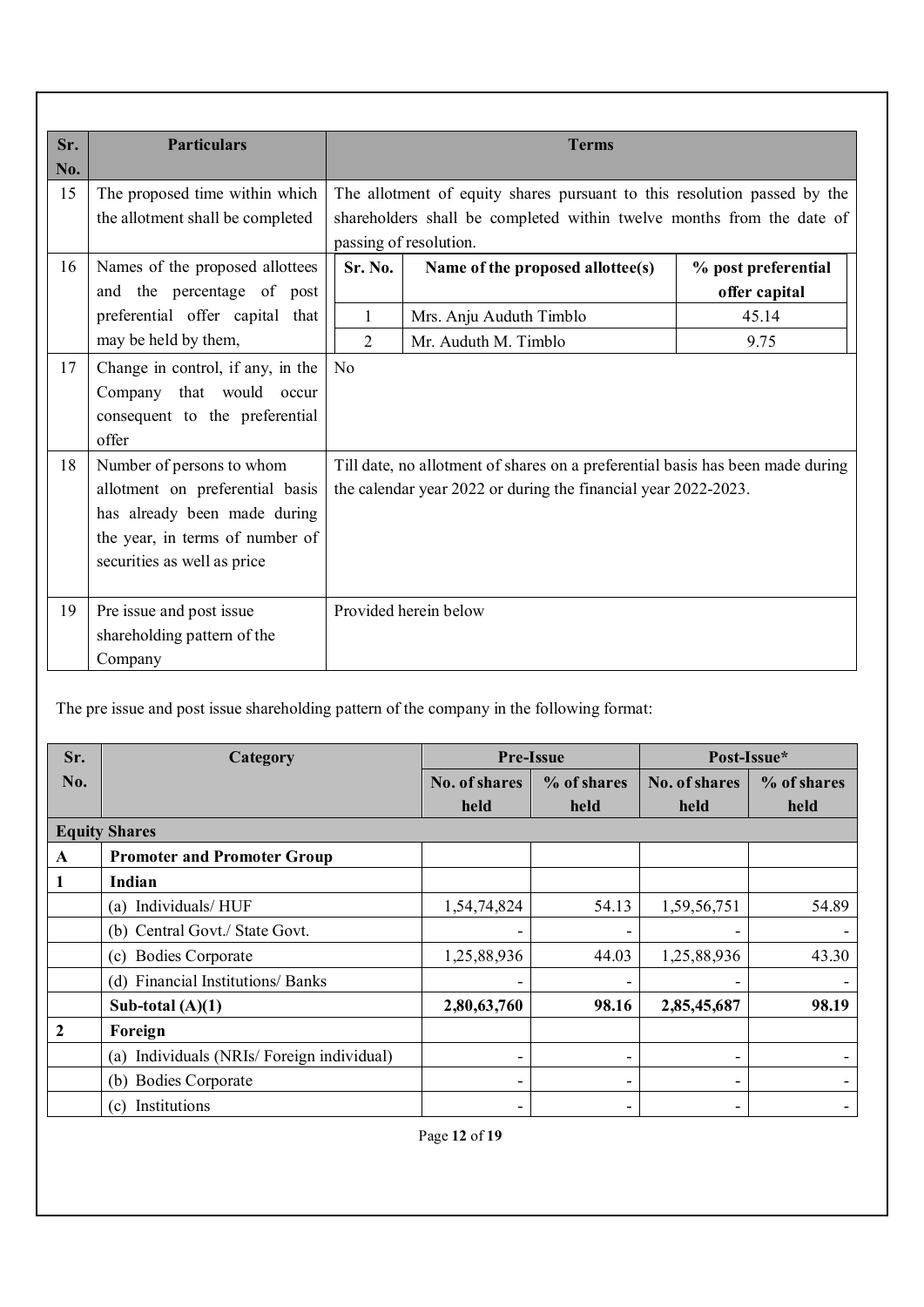|           | Sub-total $(A)(2)$                           |             |          |             |       |
|-----------|----------------------------------------------|-------------|----------|-------------|-------|
|           | Total shareholding of Promoter<br>and        | 2,80,63,760 | 98.16    | 2,85,45,687 | 98.19 |
|           | Promoter Group (A) = (A)(1) + (A)(2)         |             |          |             |       |
| $\bf{B}$  | Public                                       |             |          |             |       |
| B1        | <b>Institutions</b>                          |             |          |             |       |
|           | <b>Mutual Funds</b>                          |             |          |             |       |
|           | Venture Capital Funds                        |             |          |             |       |
|           | <b>Alternate Investment Funds</b>            |             |          |             |       |
|           | Foreign Venture Capital Investors            |             |          |             |       |
|           | Foreign Portfolio Investors                  |             | -        | -           |       |
|           | Financial institutions/ Banks                |             |          |             |       |
|           | <b>Insurance Company</b>                     |             |          |             |       |
|           | Provident Funds/ Pension Funds               |             |          |             |       |
|           | <b>Sub-total B1</b>                          |             |          |             |       |
| B2        | <b>Central Government/ State Government</b>  |             |          |             |       |
|           | (s)/ President of India                      |             |          |             |       |
| <b>B3</b> | <b>Non-institutions</b>                      |             |          |             |       |
|           | Individual shareholders holding nominal      | 2,72,423    | 0.95     | 2,72,423    | 0.94  |
|           | share capital up to INR 2 lakhs              |             |          |             |       |
|           | Individual shareholders holding nominal      | 22,979      | 0.08     | 22,979      | 0.08  |
|           | share capital in excess of INR 2 lakhs       |             |          |             |       |
|           | <b>Employee Trusts</b>                       |             |          |             |       |
|           | NBFCs registered with RBI                    |             |          |             |       |
|           | Overseas Depositories (holding DRs)          |             |          |             |       |
|           | (balancing figure)                           |             |          |             |       |
|           | <b>Any Other (Specify)</b>                   |             |          |             |       |
|           | <b>HUF</b>                                   | 425         | 0.00     | 425         | 0.00  |
|           | Any other Non-resident Indians (NRI)         | 87,486      | 0.31     | 87,486      | 0.30  |
|           | <b>Clearing Members</b>                      | 1,800       | $0.01\,$ | 1,800       | 0.01  |
|           | <b>Bodies Corporate</b>                      | 19,651      | 0.07     | 19,651      | 0.07  |
|           | Employee                                     | 150         | 0.00     | 150         | 0.00  |
|           | <b>IEPF</b>                                  | 1,20,262    | 0.42     | 1,20,262    | 0.41  |
|           | Sub-total B3                                 | 5,25,176    | 1.84     | 5,25,176    | 1.81  |
|           | Total Public Shareholding $B = B1 + B2 + B3$ | 5,25,176    | 1.84     | 5,25,176    | 1.81  |
|           | <b>TOTAL A+B</b>                             | 2,85,88,936 | 100      | 2,90,70,863 | 100   |

*\*Post shareholding pattern has been arrived at considering the equity shareholding pattern as on Friday, April15, 2022.*

Page **13** of **19** Mrs. Anju Auduth Timblo – Managing Director & CEO and Mr. Auduth M. Timblo, Director & Non-Executive Chairman of the Company, Promoters and the Controlling shareholders are deemed to be interested to the extent of their shareholding in the Company. Mr. Akash Timblo, employee of the Company and related to Mrs. Anju Auduth Timblo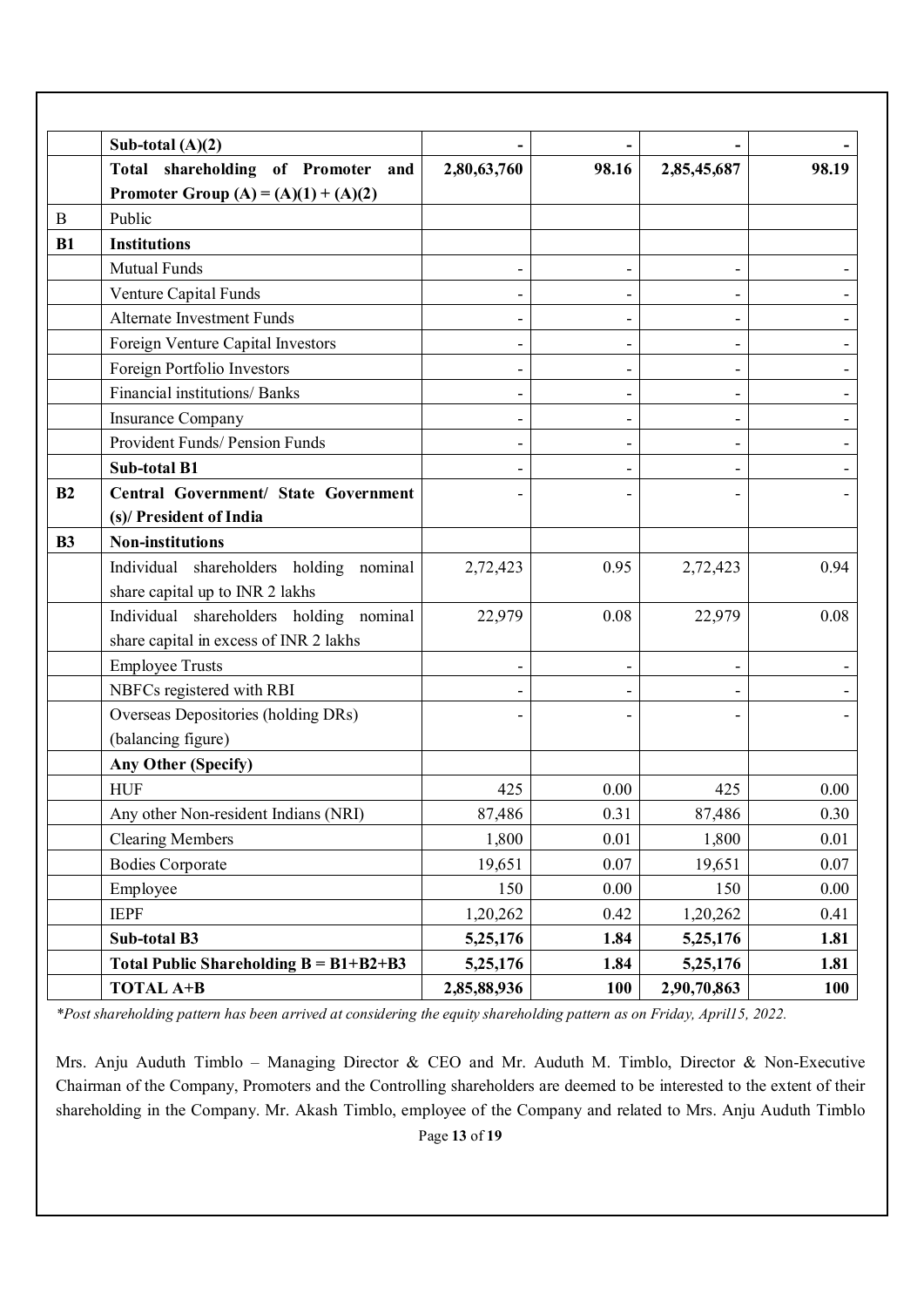and Mr. Auduth M. Timblo, not holding any equity shares in his personal capacity may also be deemed to be interested in the resolution. None of the other Directors, Key Managerial Personnel of the Company and their relatives are, in any way, concerned or interested, financially or otherwise, in the Resolution set out in Item No. 1 of the Notice.

The Board is of the opinion that the proposed issuance of equity shares of the Company is in the best interest of the Company. The Board recommends the Resolution as set out in the Notice for approval of the Members as a Special Resolution.

## **ITEM NO 2: REDUCTION OF EQUITY SHARE CAPITAL OF THE COMPANY**

## **Background:**

The proposed reduction of the equity share capital of Fomento Resorts and Hotels Limited (hereinafter referred to as "**FRHL**" or the "**Company**") is being undertaken in accordance with the provisions of Section 66 of the Companies Act, 2013, (including any statutory modification(s) or re-enactment thereof for the time being in force) and the rules made thereunder (hereinafter referred to as the "**Act**") and specifically the National Company Law Tribunal (Procedure for Reduction of Share Capital of Company) Rules, 2016 (hereinafter referred to as the "**Reduction Rules**"), which permit a Company to undertake a reduction of its share capital in any manner.

Until June 2020, Mrs. Anju Auduth Timblo and Mr. Auduth M. Timblo, the Promoters of the Company, (collectively referred to as the "**Promoters**"), held 1,19,99,768 equity shares of face value INR 10/- each aggregating to 75% shareholding of the issued and paid-up equity share capital of the Company. The Promoters of the Company expressed their intention to voluntarily delist the equity shares of the Company from the BSE Limited (hereinafter referred to as "**BSE**"), the only stock exchange where the Company's shares were listed, in accordance with the provisions of the Securities and Exchange Board of India (Delisting of Equity Shares) Regulations, 2009 (hereinafter referred to as the "**Delisting Regulations**"). Subsequently, the proposal for delisting of the equity shares of the Company was approved by the Board of Directors and the Shareholders of the Company and the equity shares of the Company were delisted from the BSE vide BSE notice number 20201019-31 dated Monday, October 19, 2020 with effect from Monday, November 2, 2020 in accordance with the Delisting Regulations.

Additionally, in terms of the Delisting Regulations, the Promoters of the Company had provided a Post Delisting Exit Offer (hereinafter referred to as "**Exit Offer**") which commenced on Monday, November 2, 2020 and was scheduled for completion of Monday, November 1, 2021. However, the Promoters of the Company had voluntarily extended the said Exit Offer and the same was concluded on Thursday, December 16, 2021. As on Friday, April 15, 2022, certain public shareholders have not been able to tender their shares as part of Exit Offer, and such shareholders comprise approximately 1.84% (i.e., One point Eight Four per cent.) of the paid-up capital of the Company ("**Non-Promoter Shareholders**").

Following the delisting of the equity shares of the Company from the BSE, the equity shares could not be traded on the stock exchanges. Since there is no trading platform available to the Non-Promoter Shareholders, the equity shares of the Company have lost marketability. In light of the above the company is considering to provide an exit opportunity to the

Page **14** of **19**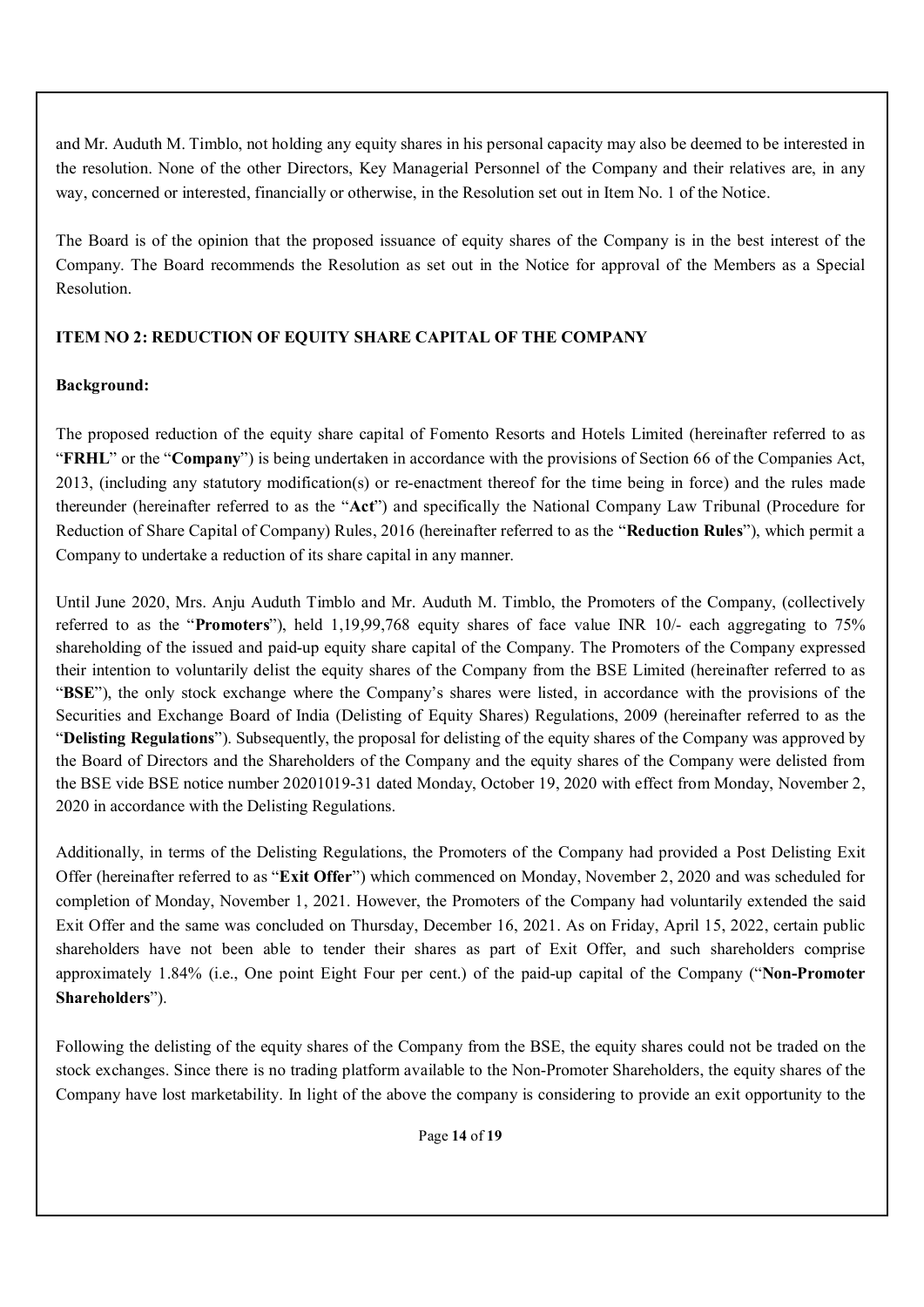Non-Promoter Shareholders i.e., shareholders other than the Promoter shareholders of the Company. In this regard, the Company has evaluated various options as available under applicable law and considered reduction of equity share capital of the Company in accordance with the provisions of Section 66 of the Companies Act, 2013 as the most suitable method to provide exit to the Non-Promoter Shareholders of the Company in a fair and transparent manner.

As on Friday, April 15, 2022 out of 1,968 Non-Promoter Shareholders (holding, in aggregate, 1.84% of the total paid-up equity share capital of the Company), nearly 1,395 Non-Promoter Shareholders currently hold less than or equal to 100 equity shares and 472 Non-Promoter Shareholders currently hold more than 100 but less than or equal to 500 equity shares as enumerated in the table below:

| No. of shares held by           | <b>Non-Promoter</b><br>No.<br>of | % of total number of Non-    | % of total value of Non-      |  |
|---------------------------------|----------------------------------|------------------------------|-------------------------------|--|
| <b>Non-Promoter</b>             | <b>Shareholders</b>              | <b>Promoter Shareholders</b> | <b>Promoter Shareholding*</b> |  |
| <b>Shareholders</b>             |                                  |                              |                               |  |
| $1 - 5$                         | 135                              | 6.86                         | 0.05                          |  |
| $6 - 10$                        | 34                               | 1.73                         | 0.06                          |  |
| $11-20$                         | 23                               | 1.17                         | 0.07                          |  |
| $21 - 30$                       | 28                               | 1.42                         | 0.14                          |  |
| $31 - 50$                       | 756                              | 38.41                        | 7.18                          |  |
| 51-100                          | 419                              | 21.29                        | 7.89                          |  |
| 101-500                         | 472                              | 23.98                        | 25.71                         |  |
| 501-5,000                       | 94                               | 4.78                         | 25.73                         |  |
| $\mathbf{7}$<br>5,001 and above |                                  | 0.36                         | 33.16                         |  |
| <b>Total</b>                    | 1,968                            | <b>100</b>                   | <b>100</b>                    |  |

\*representing 1.84% of the total equity share capital.

The shareholding pattern of the Company as on Friday, April15, 2022 along with the proposed shareholding structure post issuance of equity shares to the Promoters of the Company on a preferential basis is as below:

| Sr.<br>No.                             | Name of the shareholder | Shareholding pattern as on<br><b>April 15, 2022</b> |            | <b>Proposed shareholding</b><br>pattern |            |
|----------------------------------------|-------------------------|-----------------------------------------------------|------------|-----------------------------------------|------------|
|                                        |                         | No. of shares                                       | $%$ shares | No. of shares                           | % shares   |
|                                        |                         | held                                                | held       | held                                    | held       |
| <b>Promoter Shareholders</b>           |                         |                                                     |            |                                         |            |
|                                        | Mrs. Anju Auduth Timblo | 1,27,27,342                                         | 44.52      | 1,31,23,705                             | 45.14      |
| 2                                      | Mr. Auduth M. Timblo    | 27,47,482                                           | 9.61       | 28,33,046                               | 9.75       |
| Fomento Resources Private Limited<br>3 |                         | 1,25,88,936                                         | 44.03      | 1,25,88,936                             | 43.30      |
| Non-Promoter Shareholders*             |                         | 5,25,176                                            | 1.84       | 5,25,176                                | 1.81       |
| <b>Total</b>                           |                         | 2,85,88,936                                         | <b>100</b> | 2,90,70,863                             | <b>100</b> |

*\*Pursuant to obtaining requisite approvals from the Shareholders, and regulatory authorities (as may be required) for the purpose of issuance of equity shares to the Promoter Shareholders of the Company, the revised shareholding structure of Fomento Resorts and Hotels Limited will be as stated above in the column "Proposed shareholding pattern".*

Page **15** of **19**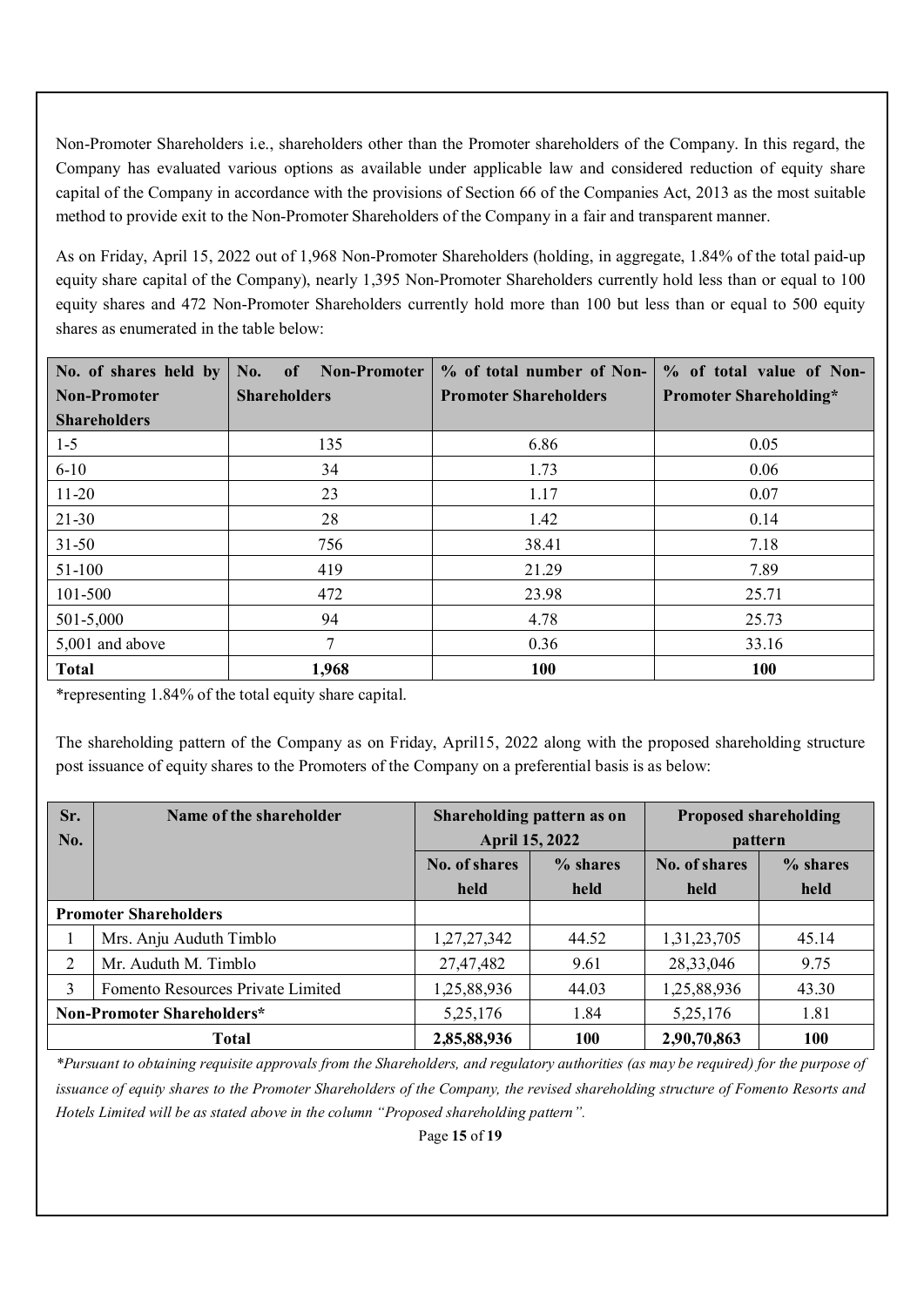Considering the above and subject to approval of the:

- (a) The Equity Shareholders, the Preference Shareholder and National Company Law Tribunal (hereinafter referred to as "**NCLT**") and any other regulatory approvals as may be required for reduction of equity share capital; and
- (b) The Equity Shareholders, the Preference Shareholders and any other regulatory approvals as may be required for issuance of equity shares to the Promoters of the Company on a preferential basis

it is proposed to reduce the issued, subscribed and paid-up capital from INR 29,07,08,630/- (Indian Rupees Twenty Nine Crore Seven Lakh Eight Thousand Six Hundred and Thirty only) consisting of 2,90,70,863 (Two Crore Ninety Lakh Seventy Thousand Eight Hundred and Sixty Three) equity shares of face value INR 10/- (Indian Rupees Ten only) each to INR 28,54,56,870/- (Indian Rupees Twenty Eight Crore Fifty Four Lakh Fifty Six Thousand Eight Hundred and Seventy only) consisting of 2,85,45,687 (Two Crore Eighty Five Lakh Forty Five Thousand Six Hundred and Eighty Seven)equity shares of face value INR 10/- (Indian Rupees Ten only) each by cancelling the equity shares held by the Non-Promoter Shareholders to the extent of 1.81% of the issued, subscribed and paid-up share capital, representing 5,25,176 (Five Lakh Twenty Five Thousand One Hundred and Seventy Six) equity shares of face value INR 10/- (Indian Rupees Ten only) each held by the Non-Promoter Shareholders. As per Section 66 of the Companies Act, 2013, the said resolution has to be passed by the members of the Company as a Special Resolution.

The aforesaid Capital Reduction will also give an opportunity to the Non-Promoter Shareholders of the Company to exit from the Company at a fair valuation as the equity shares held by them in the Company are otherwise not marketable or tradeable since the delisting of the equity shares of the Company.

As per Section 66 of the Act, the said resolution approving the Capital Reduction has to be passed by the members of the Company as a Special Resolution.

### **Consideration:**

To maintain fairness and transparency, the Company had engaged Desai Haribhakti & Co, Chartered Accountants, ICAI Firm Registration No. 323806E (hereinafter referred to as "**Haribhakti**") and Mr. Jayeshkumar Parasmal Shah, IBBI/RV/07/2020/13066, Registered Valuer (collectively referred to as "**Independent Valuers**") to undertake a separate valuation of the equity shares of the Company and issue valuation reports, to assist the Board of Directors of the Company (hereinafter referred to as the **"Board")** in determining the fair value of the equity shares of the Company for the purposes of the proposed Capital Reduction (hereinafter referred to as the "**Valuation Reports**"). The Company also engaged Keynote Financial Services Limited (hereinafter referred to as "**Keynote**"), a SEBI registered Category – I Merchant Banker holding Registration Number INM000003606, to provide a fairness opinion on the valuation of the equity shares of the Company so determined by the Independent Valuers.

The fair value of the equity shares of the Company as at Thursday, April 21, 2022 is INR 166/- (Indian Rupees One Hundred and Sixty Six Only) per equity share as per the valuation report issued by Haribhakti and INR 161/- (Indian Rupees One Hundred and Sixty One only) per equity share as per the valuation report issued by Mr. Jayeshkumar Parasmal Shah, IBBI/RV/07/2020/13066, Registered Valuer.

Page **16** of **19**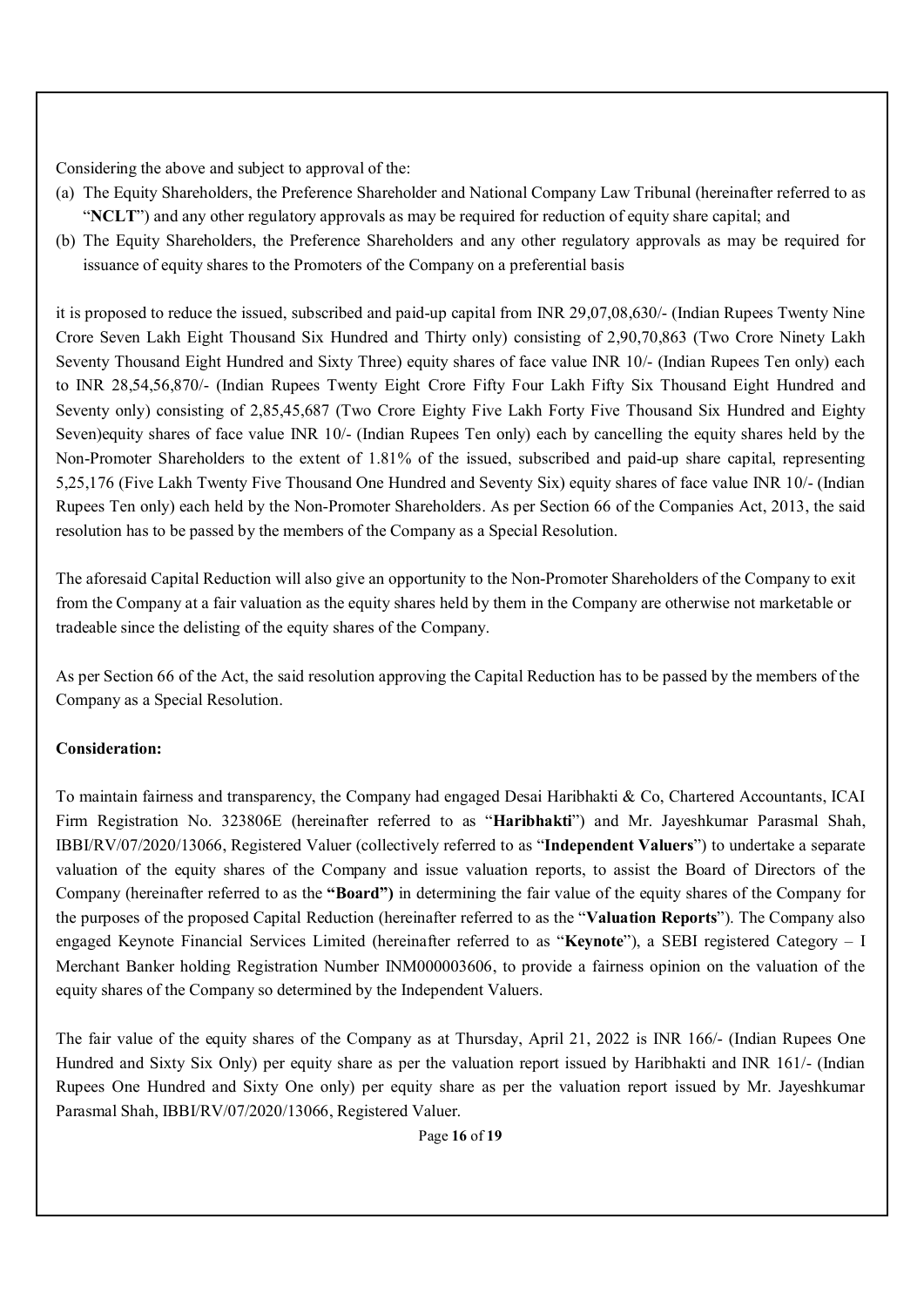The Audit Committee and the Board has considered both Valuation Reports (including the valuation methodologies considered and other relevant aspects) and undertaken detailed deliberations in relation to the valuations determined by the Valuation Reports. After due consideration in relation to the above, the Board was of the view that the higher valuation out of the two valuations mentioned in the Valuation Reports, i.e., INR 166/- (Indian Rupees One Hundred and Sixty Six Only) per equity share of the Company as per the Valuation Report issued by Haribhakti represents the fair value of the equity shares of the Company. Therefore, the Board has proposed to reduce the equity share capital of the Company by way of cancelling and extinguishing 5,25,176 (Five Lakh Twenty Five Thousand One Hundred and Seventy Six) equity shares of the Company held by the Non-Promoter Shareholders by paying an amount of INR 166/- (Indian Rupees One Hundred and Sixty Six Only) per equity share so extinguished and provide an exit opportunity to the Non-Promoter shareholder.

### **Effective Date of Reduction of Equity Share Capital:**

After the shareholders have passed the requisite resolution by way of Postal Ballot, the Company will file the requisite application with the NCLT in accordance with the provisions of Section 66 and other applicable provisions of the Act and the Reduction Rules, seeking confirmation of the Capital Reduction. Pursuant to section 66(5) of the Companies Act, 2013, this resolution will be effective on the date when the Registrar of Companies, Goa registers the NCLT order approving the Capital Reduction and issues a certificate to that effect.

#### **Payment to Non-Promoter Shareholders:**

The Company shall, upon the receipt of confirmation by NCLT to the capital reduction and upon the capital reduction becoming effective and operative, deposit the whole of the consideration of INR 8,71,79,216/- (Indian Rupees Eight Crore Seventy One Lakh Seventy Nine Thousand Two Hundred and Sixteen only) in a special bank account.

Subject to the ensuing paragraphs, the monies to be paid to the Non-Promoter Shareholders in lieu of the capital reduction shall be discharged by issue of cheque/ draft/ pay order/ warrant/ NEFT/ RTGS/ IMPS/ NACH/ Direct Credit to the shareholders whose name appears as a member as on the record date (as determined by the Board) ("**Record Date**"), within such number of days and subject to such approvals, if any, as may be permissible under applicable law or as may be directed by the NCLT, Mumbai Bench, on the reduction becoming effective.

In this regard, the shareholders of the Company are requested to provide to the Company/ Registrar & Transfer Agent, their bank account details (including IFSC code) along with a cancelled cheque leaf and self-attested copies of address proof and identity proof on or before Friday, September 30, 2022 failing which the monies will be paid by the Company to the last known address/bank details of the Non-Promoter Shareholders of the Company.

Page **17** of **19** In case of transfer requests pending as on the Record Date, the Company shall immediately after the Record Date, dispatch to such shareholders ("**Transferor**") and to such person ("**Transferee**") from whom the Company has received any communication with respect to pending transfer of shares, a form to be duly filled in by the Transferor and the Transferee. Upon receipt of duly filled in form, the Company shall pay the monies due to the Transferee or to the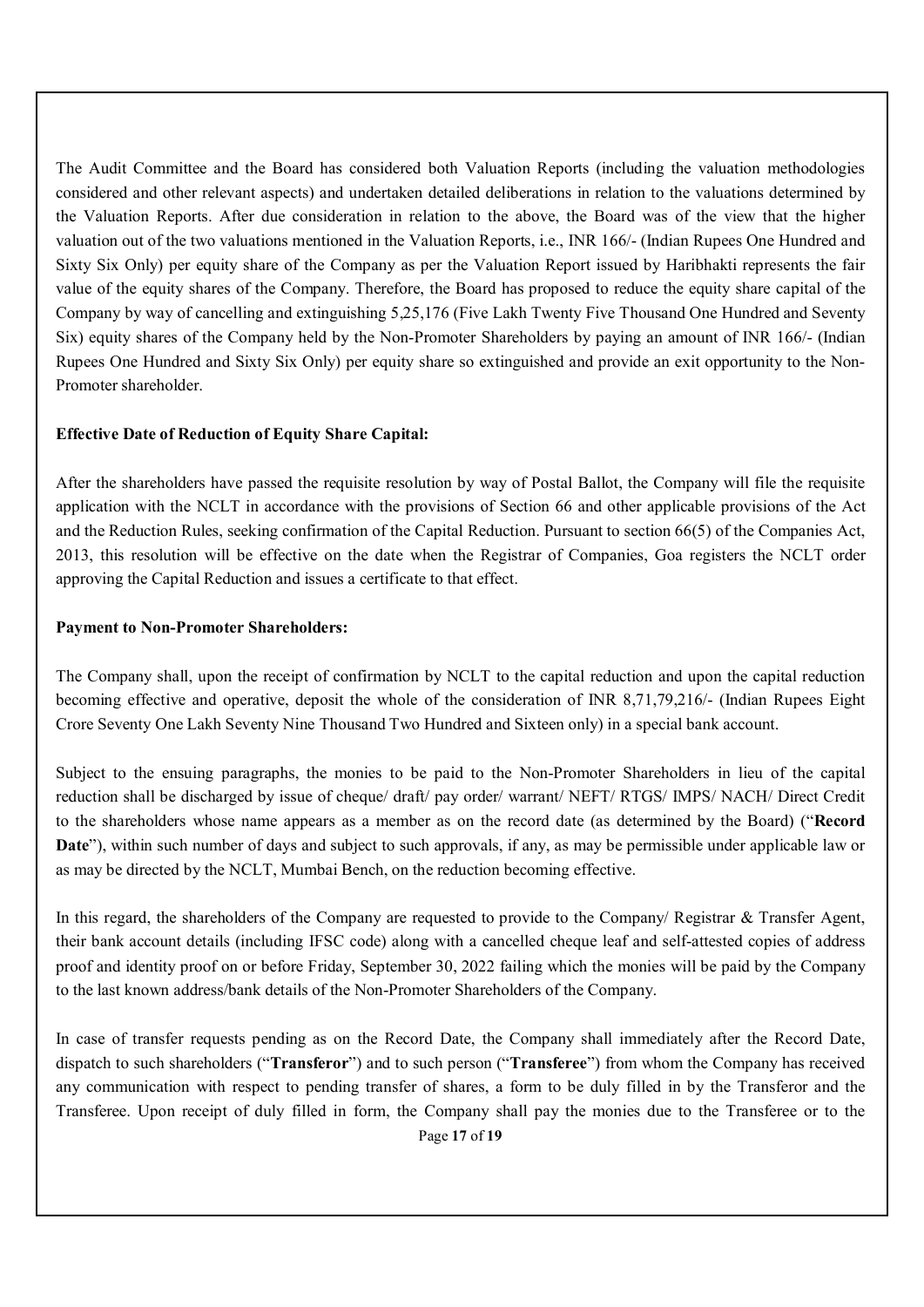Transferor as the case may be. Pending receipt of duly filled in form the monies to be paid-out with respect to such shares shall be dealt in a manner provided for in the below paragraph.

Where the monies to be paid-out have not been claimed by or paid to the Non-Promoter Shareholders, on account of cheques returned and/ or undelivered, cheques not deposited, consideration in respect of shares pending transfer as on the Record Date, or for any other reason, the Company shall retain such monies in the special bank account, for a period of 7 (seven) years on behalf of the Non-Promoter Shareholders. The amount outstanding in the special bank account after the said period shall be utilized in a manner as may be permitted under any law then in force or shall be transferred to the Investor Education and Protection Fund as per the applicable provisions of the Act.

### **Payment to Non-resident Non-Promoter Shareholders:**

In order to be eligible to receive any payments in respect of the shares cancelled on reduction of equity share capital, non-resident Non-Promoter Shareholders will also need to provide the Company, a copy of the original permission received by them from the Reserve Bank of India in relation to the acquisition of their shares (as applicable), and:

- a. If the shares held by Non-Resident Non-Promoter Shareholders are on a non-repatriation basis, the Non-Resident Non-Promoter Shareholder (excluding SEBI registered Foreign Institutional Investors (FIIs)) must obtain a letter from his/ her/ its authorised dealer/ bank confirming that at the time of acquisition of such shares, payment for the same was made by the Non-Resident Non-Promoter Shareholder from the appropriate account (e.g., NRE a/c) as specified by the Reserve Bank of India; or
- b. If the Non-Resident Non Promoter Shareholder (excluding SEBI registered FIIs) is not in a position to produce the letter referred to in paragraph (a) above, his/ her/ its shares will be deemed to have been acquired on a nonrepatriation basis and in this case, the Non-Resident shareholder must submit a consent letter addressed to the Company's Registrar and Share Transfer Agent (i.e., Bigshare Services Private Limited.) or the person/s authorised by the Board to carry out various activities in relation to the proposed Capital Reduction ("**Authorized Persons**"), allowing such Authorized Persons to make the payment on a non-repatriation basis.

If any of the above stated documents, as applicable, are not submitted to the Company or to the Registrar and Share Transfer Agent on or before Friday, September 30, 2022, the Company shall subject to applicable law, have the discretion to retain the consideration in respect of the equity shares held by such Non-Resident Non Promoter Shareholder in the special bank account and the same will be dealt with in accordance with the procedure specified in the aforementioned paragraphs.

### **Taxation:**

The Non-Promoter Shareholders should consider their own tax position and pay appropriate tax (as may be applicable) on the consideration received from the Company pursuant to the Capital Reduction. The Company shall deduct tax at source, if applicable, at the applicable tax rate in accordance with the applicable provisions of the Income-Tax Act, 1961